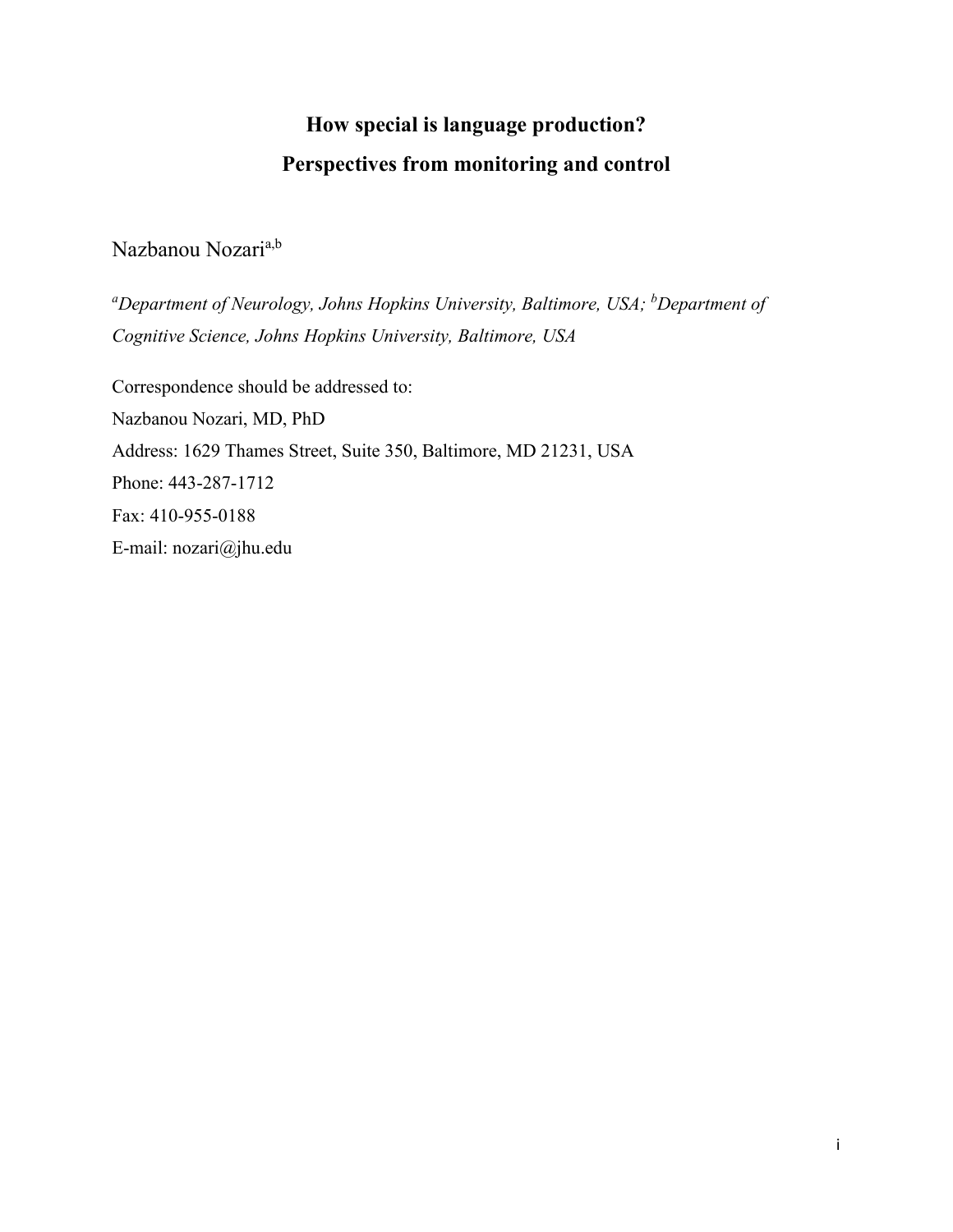# **Contents**

| 1.2.1. Fast and mandatory processing, with limited central access to mental representations 2 |
|-----------------------------------------------------------------------------------------------|
|                                                                                               |
|                                                                                               |
|                                                                                               |
|                                                                                               |
|                                                                                               |
|                                                                                               |
|                                                                                               |
| 3. Assessing the need for control: The primary job of a monitoring system 12                  |
|                                                                                               |
|                                                                                               |
|                                                                                               |
|                                                                                               |
| 4. Domain-generality of monitoring and control in language production  17                     |
|                                                                                               |
|                                                                                               |
|                                                                                               |
|                                                                                               |
|                                                                                               |
|                                                                                               |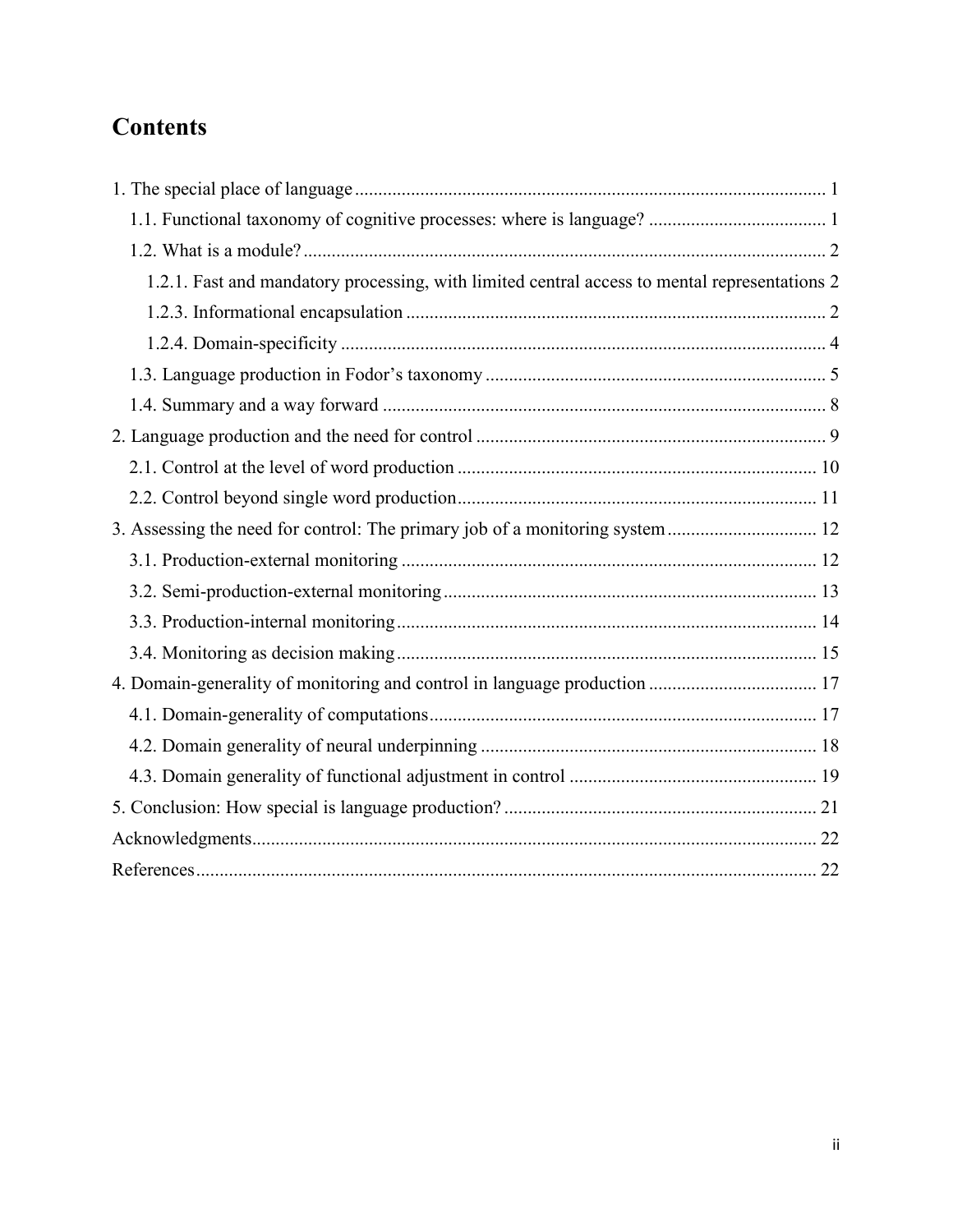# **Abstract**

In his seminal essay, "The Modularity of Mind", Fodor (1983) presents arguments in favor of language comprehension as a special module along with other input processing systems. His view on language production is less clear. In this chapter, I first demonstrate that language production and comprehension are quite similar when evaluated in light of Fodor's criteria for modules: both meet a subset of those criteria in that their behavior resembles automatic processing; neither, however, is informationally encapsulated. This partial conformity with the criteria for specialized modules leaves the question "How special is language production?" unanswered. I then propose that this question can be answered by re-examining the origin of what resembles the behavior of an automatic system. I will argue that language production is, in fact, an efficiently monitored and controlled system, and that the monitoring and control mechanisms are shared between language production and other systems. These domain-general mechanisms, however, operate on domain-specific representations, creating specialized monitoring-control loops that can be selectively trained and selectively damaged.

# <span id="page-2-0"></span>**1. The special place of language**

As a uniquely human ability, language processing has always had a special place in cognition; so special in fact that it has been considered by many to be altogether separate from cognition. Most of the philosophical arguments, as well as empirical research, on the special nature of language processing has concerned language *comprehension*, though. My goal in this chapter is to evaluate how special language *production* is with regard to the rest of cognition. I will start with an overview of Fodor's seminal essay, "The Modularity of Mind" (Fodor, 1983), to introduce a theoretical framework within which it would be possible assess how "special" a cognitive system is, and also to apply the same framework that has been employed to evaluate the specialness of language comprehension to language production. In doing so, I will re-evaluate some of Fodor's assumptions and claims, and discuss a possible extension of his views to language production. I will then evaluate those views in light of the evidence from empirical studies of language production.

### <span id="page-2-1"></span>**1.1. Functional taxonomy of cognitive processes: where is language?**

Fodor recognizes two general families of cognitive systems: *modules* and *central processes*. This taxonomy is function-based: the function of modules is input analysis, whereas the function of central processes is the fixation of belief. In Fodor's view, what we believe depends on the input we receive plus information about how reliable that input is, but how we process an input is largely insensitive to what we believe. Where does language fall in this taxonomy? There are two options: (1) To group language with central processes of thought, and contrast that with perceptual processes, e.g., vision, audition, etc. (2) To group language with perceptual systems, consider them all input systems, and contrast them with central processes such as thought and problem solving.

Since the representational nature of language and its similarity to thought in that sense can hardly be denied, there would have to be a strong motivation for choosing the second classification. Fodor argues that such motivation exists. Language comprehension and other perceptual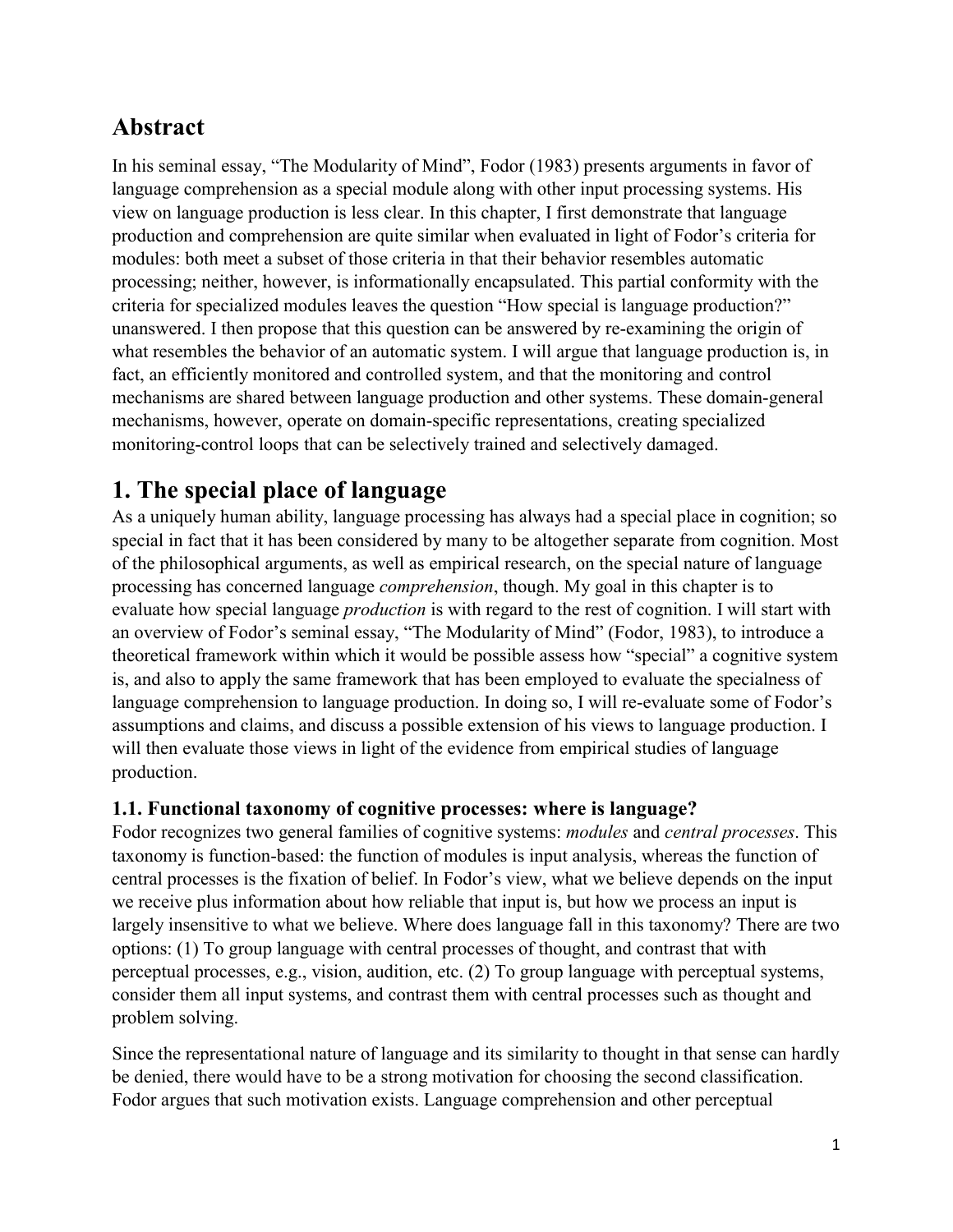processes form a natural kind, he argues, because they have something fundamental in common: they are all modules.

### <span id="page-3-0"></span>**1.2. What is a module?**

According to Fodor, a system can be considered modular if it has all (or most) of the key characteristics that follow. Modular systems (1) are fast and mandatory and allow only limited central access to mental representations, i.e., they meet the criteria for automaticity; (2) are informationally encapsulated; and (3) are domain-specific.

### <span id="page-3-1"></span>**1.2.1. Fast and mandatory processing, with limited central access to mental representations**

These three properties were discussed separately by Fodor, but I have grouped them together as indicators of the "automaticity" of a system. Fodor argues that language comprehension is mandatory because we cannot help but understand the meaning of what is spoken in our native language, even when we do not intend to listen to a conversation or when we are instructed to focus on the acoustic properties of the input instead of its meaning (Marslen-Wilson & Tyler, 1981). On this ground, Fodor has compared language comprehension to a reflex, i.e., a system with no reliance on cognitive control operations. Our first interpretation of a sentence may not always be correct, but Fodor's critical point is that at least some meaning is always extracted online, quickly, and independent of listeners' intentions. This position is compatible with evidence showing that listeners quickly fixate not only the picture whose name they just heard (e.g., lock), but also semantically-related pictures (e.g., key), showing quick and involuntary access to the (extended) semantics of heard words (Yee & Sedivy, 2006).

By "limited central access to mental representations", Fodor means that conscious awareness of intermediate cognitive operations is limited. For example, upon hearing an utterance, a host of phonological, lexical, syntactic, and semantic processes are at work, but we are only aware of the final result: comprehension of the meaning of the sentence. We do not have access to the acoustic features of the words we heard, and we cannot accurately report how many lexical items or syntactic trees have been activated during the parsing of the sentence. This lack of awareness is a desirable property for a cognitive system, because, as Fodor explains, "the world is, in general, considerably more stable than are its projections onto the surfaces of transducers. Constancies correct for this, so that in general percepts correspond to distal layouts better than proximal stimuli do. But, of course, the work of the constancies would be undone unless the central systems which run behavior were required largely to ignore the representations which encode unconnected proximal information." (Fodor, 1983; p. 60).

In summary, language comprehension is fast, mandatory, and mostly without conscious awareness of the intermediate processes which map linguistic input to meaning. These three properties make language comprehension a reasonable candidate for an automatic process.

#### <span id="page-3-2"></span>**1.2.3. Informational encapsulation**

When is a system informationally encapsulated? In a nutshell, when it does not have access to information from other systems. The tricky question here is what constitutes "other systems". For example, Fodor does not see the McGurk effect (perceiving the same auditory stimulus as different speech sounds depending on the accompanying visual information from mouth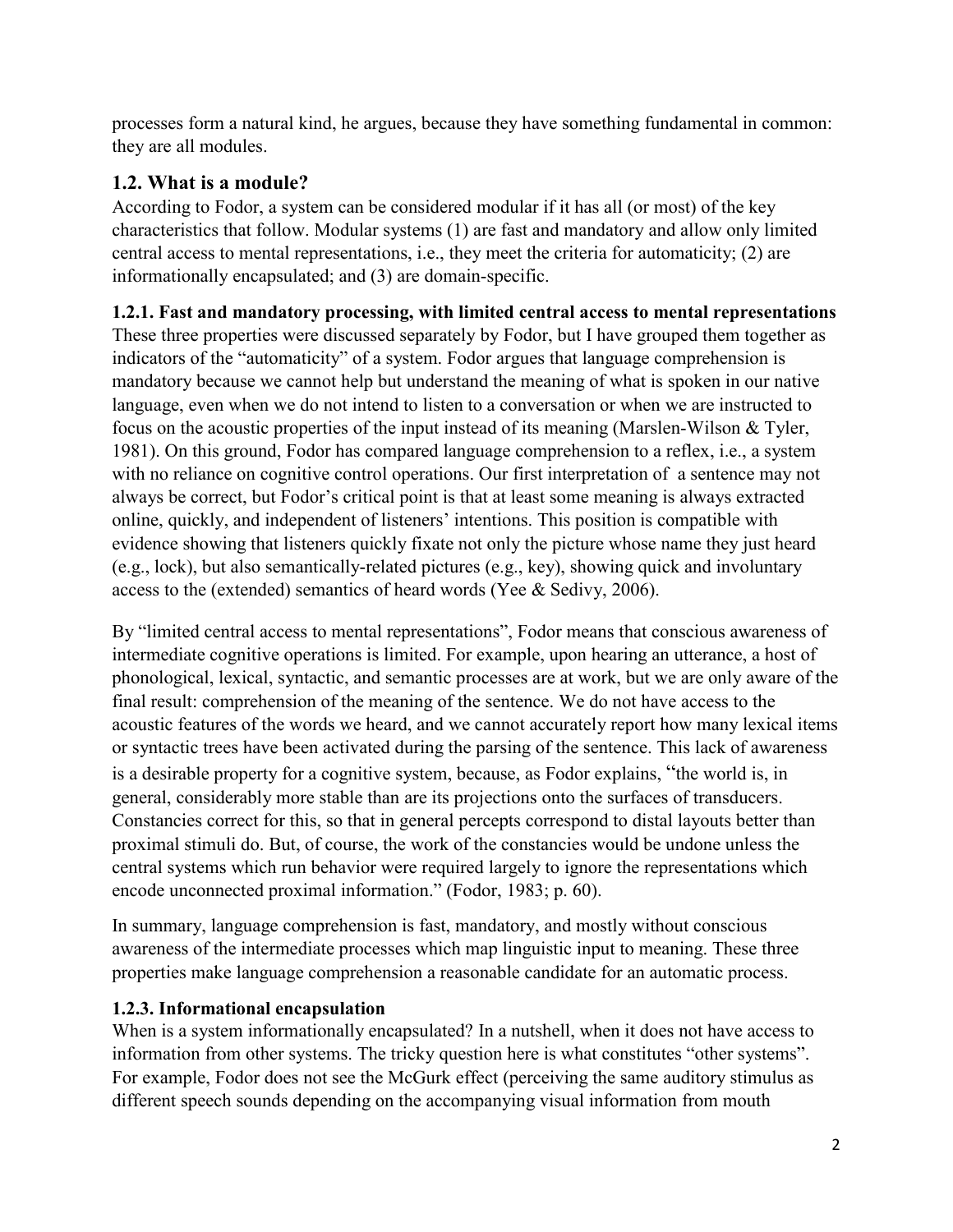movements) as evidence of the influence of information from one system (visual) on another (auditory), because the phenomenon is contained within the "language domain". Similarly, he dismisses evidence of top-down processing within the same system as evidence of the penetrability of modules. Consider the phoneme restoration effect (Warren, 1970): listeners "perceive" phonemes that have been spliced out of familiar words and replaced with noises like coughs. For example, even though they never actually hear an "s" in /legi(cough)lature/, they report having heard "legislature" with a cough in the background. This finding has been taken as evidence of top-down feedback from lexical items to lower-level representations like phonemes. Fodor argues that even if this is true—a claim he disputes on the grounds that guessing is an equally valid explanation—it would not constitute evidence against modularity, because both lexical items and phonemes are part of the language module. In later sections when drawing parallels between comprehension and production, I will discuss evidence showing that lexical and phonological domains are governed by very different principles and operations. Thus evidence of an interaction between the two speaks against their modularity, although such evidence can only speak to the issue within the language domain. But for now, let us ask what kind of evidence Fodor would accept as evidence against the modularity of language processing.

An example of such evidence would be syntactic parsing guided by semantic context or realworld background (Fodor, 1983, p. 77). A large body of research in the '80s and '90s addressed exactly this question. Against a theory of encapsulated syntactic processing—which claims that the first-pass parsing of incoming utterances is purely syntactic and impermeable to other sources of information (e.g., Ferreira, & Clifton, 1986; Rayner, Carlson, & Frazier, 1983)— Tanenhaus, Spivey-Knowlton, Eberhard, and Sedivy (1995) showed that even the earliest moments of sentence processing were sensitive to the visual context. They presented participants with sentences such as "Put the apple on the towel in the box" and recorded their eye movements while they viewed a scene with either one or two apples. When a single apple was present, "on the towel" was often interpreted as the destination, a preference that proponents of syntactic encapsulation attributed to syntactic simplicity and the requirements of the argument structure of the verb "put". When, on the other hand, the scene contained two apples (only one of which was on a towel), "on the towel" was interpreted as modifying the noun "apple". The difference between the processing of the one- vs. two-referent scene, which was captured in early looks to objects, cannot be explained by a syntactic module that is insensitive to information provided by other systems. Later studies demonstrated the early influence of non-syntactic information from a broader range of factors such as referential domains constrained by pragmatic factors (e.g., Brown-Schmidt, & Tanenhaus, 2008), further challenging the view of language comprehension as an informationally-encapsulated system.

It is important to point out that Fodor had a good reason to insist on modular input analyzers: top-down knowledge cannot easily override perceptual illusions such as the Müller-Lyer illusion or the phoneme restoration effect. But this would only be a problem if one assumes that topdown feedback is stronger than bottom-up input. If, on the other hand, one views input analysis as primarily bottom-up, with some constraints induced by top-down processing, it is possible to accommodate the seemingly contradictory findings. There is some data to support this: we played sentences such as "She will write/see with the sharp pencil." while participants viewed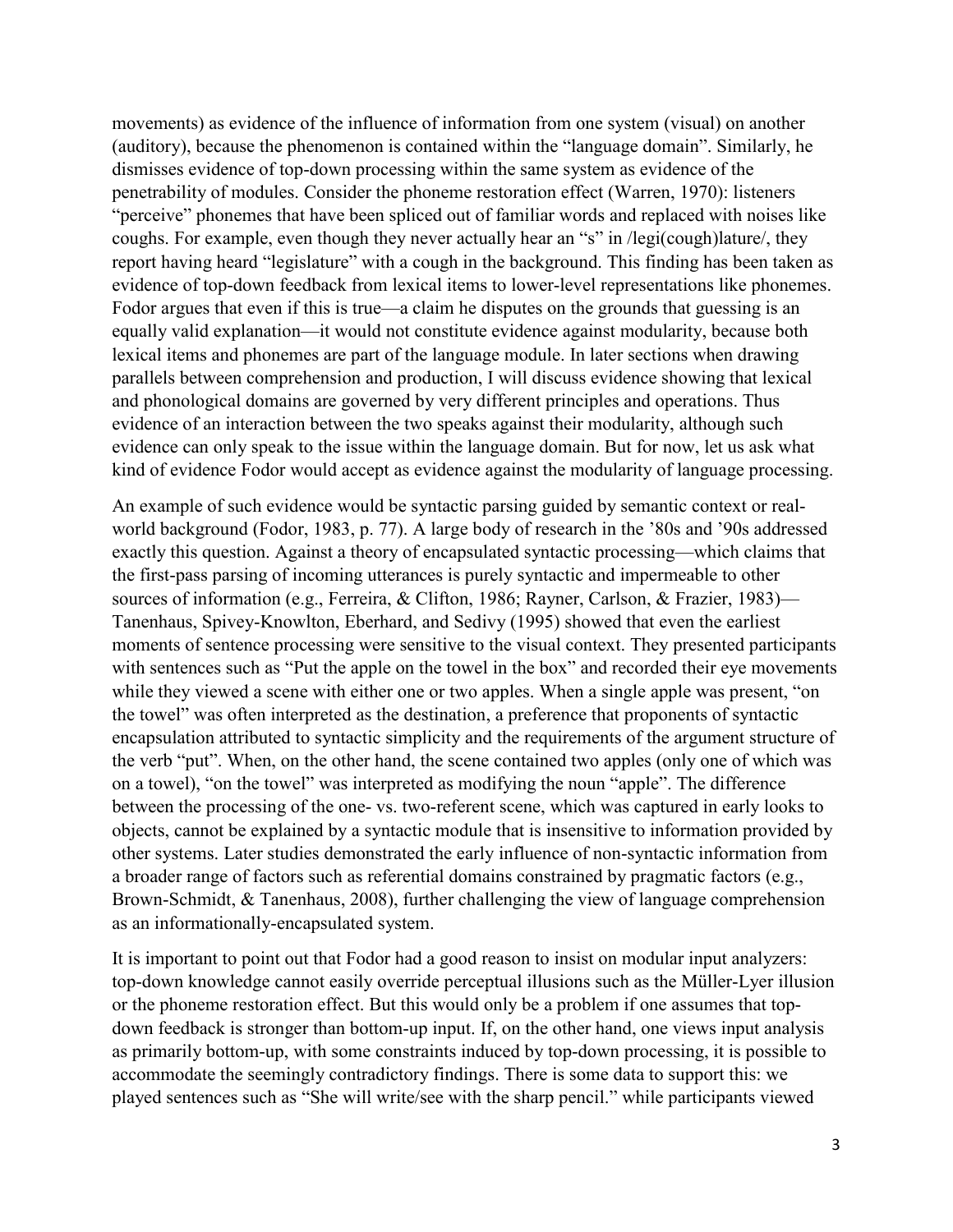black and white drawings of a pencil (target), a pen (verb competitor), a syringe (adjective competitor), and an unrelated item that was neither sharp nor used for writing. Results showed that, upon hearing the word "sharp", there were significantly reduced looks to the syringe when the verb was "write" compared to "see". This finding implies that top down processing (in this case the semantic constraints introduced by the verb) had affected the processing of the bottomup information carried by the word "sharp". Syringes are not used for writing, thus a syringe is not a plausible referent for a sharp object that one writes with. Importantly, however, hearing the verb "write" did not eliminate fixations to the syringe upon hearing "sharp"; there were still significantly more fixations to the syringe than the unrelated distractor, showing that the influence of top down constraint on processing the bottom-up input was only partial (Nozari, Trueswell, & Thompson-Schill, 2016).

In summary, the empirical evidence suggests that language comprehension is not informationally encapsulated, although top-down feedback does not completely override the influence of bottomup information.

#### <span id="page-5-0"></span>**1.2.4. Domain-specificity**

While the '80s and '90s were the years of intense research on informational encapsulation (i.e., interactivity), the emergence of sophisticated neuroimaging methods shifted the focus to tests of domain-specificity in the late '90s and 2000s. Given its strong ties to cognitive neuroscience, the main question of this line of research is often how specialized certain parts of the brain are for certain operations. Fodor's view of domain-specificity, however, was not primarily neural. For reasons I will discuss in later sections, I believe that it is useful to preserve this distinction. So let us focus for now on Fodor's line of argument for the domain-specificity of language.

The best place to start is to recall what domain-specificity is *not*. Nobody disputes the fact that you cannot hear with your eye or see with your ear. It thus follows trivially that the mechanisms of auditory and visual perception operate on special classes of input. But it does not tell us anything about the nature of such mechanisms or whether they are similar or different. In other words, differences in the physical nature of the input, per se, are not sufficient to argue for the domain-specificity of the operations that process that input. This, however, does not imply that the nature of input is immaterial to the evaluation of domain specificity. In fact, Fodor's argument regarding domain-specificity hinges directly on the nature of the stimulus, but his emphasis is on the complexity of the information required for analyzing the stimuli (as opposed to its physical nature). If such analyses require highly specialized information within a domain, then that domain is "eccentric". Since there are strong arguments for the existence of language universals (e.g., Chomsky, 1975; Pinker & Jackendoff, 2005; cf. Evans & Levinson, 2009) that prevail across human languages and are absent from non-linguistic domains, Fodor concludes that the language domain is highly eccentric.

The argument for domain-specificity is that eccentric domains require specialized operations, and the degree of this specialization is commensurate with the degree of the eccentricity of the domain. But Fodor admits that this inference is loose. While it makes sense to conclude that the existence of specialized operations implies the existence of domain-eccentricity, it does *not*  follow that the existence of domain-eccentric information implies the existence of specialized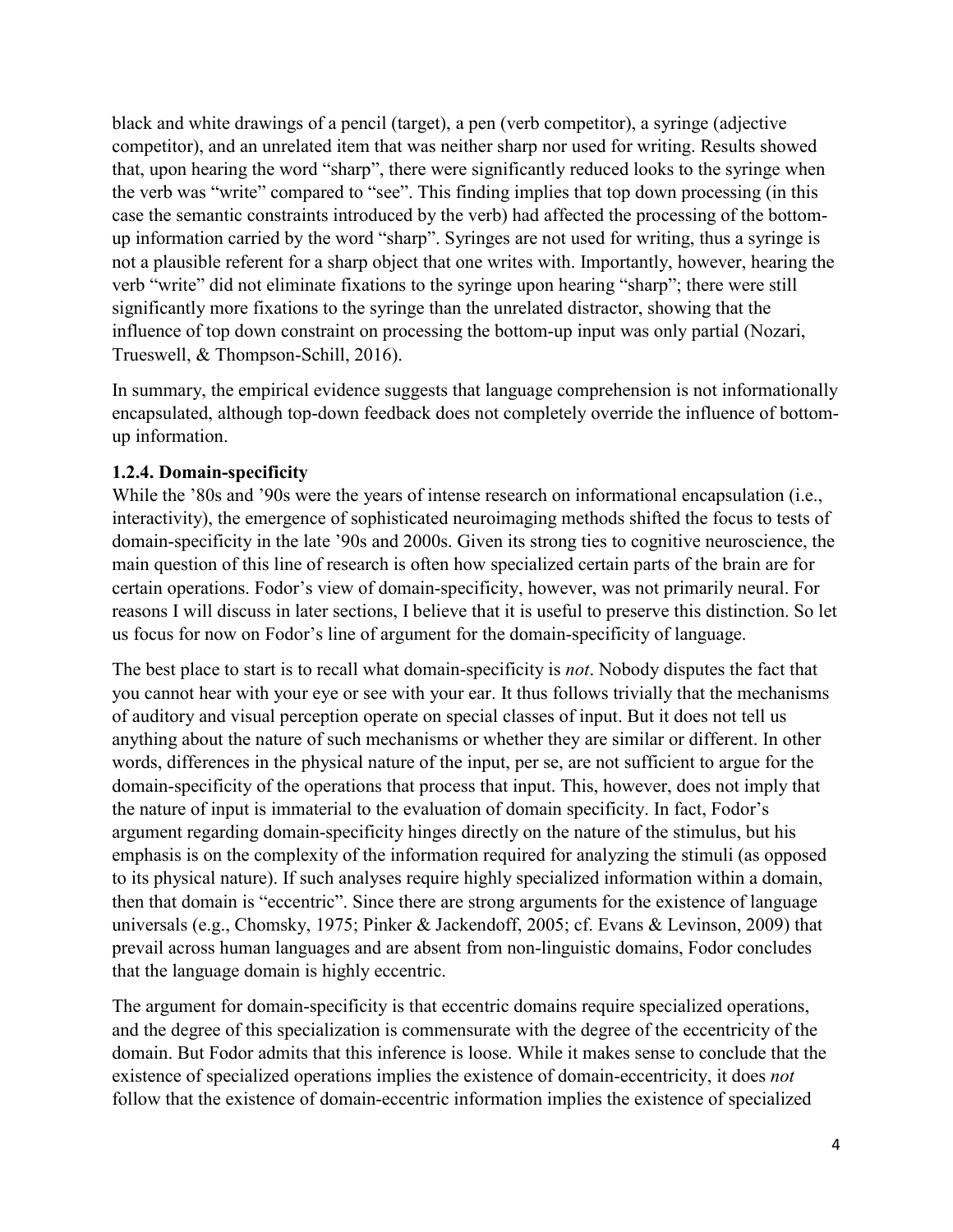domain-specific operations. The latter must be proven independently. Fodor's solution to this problem is to independently assess the operations of the language faculty in light of the other criteria for modularity. If it is confirmed that language processing fulfills those criteria, this, combined with the eccentricity of the language domain, would enable one to conclude that language processing is domain-specific. As reviewed above, however, language comprehension only meets some of the criteria for modularity.

#### <span id="page-6-0"></span>**1.3. Language production in Fodor's taxonomy**

As mentioned above, the bulk of Fodor's arguments concern language comprehension. He is conspicuously silent on language production. In so far as language concerns motor acts of speech, Fodor states that "It would please me if the kinds of arguments that I shall give for the modularity of input systems proved to have application to motor systems as well. But I don't propose to investigate that possibility here." (Fodor, 1983, p. 42). However, there is good reason to believe that Fodor did not view language production as reducible to a motor module, or believed that the same kind of simple processes that carry out comprehension are successful in production. For example, while defending the utility of automatic associative processing in input models (e.g., the lock-key example discussed earlier), Fodor resists the extension of associative processing to "belief" and "sentence production", arguing that they are products of "judgment" and "planning", respectively, rather than association (Fodor 1983, p. 81). This and a few other brief allusions to the nature of language production as communicating thoughts and beliefs imply that Fodor viewed language production as better aligned with "thought" (i.e., central processes) than "perception". Similarly, Levelt (1989), who views many of the production operations past the level of message generation as automatic, maintains that the first step of language production, i.e., the conceptualization of a message, is a highly controlled process, far from what can be expected from an automatic module.

While it is understandable why language production might be an ill fit for the "perceptual" category, grouping it with "thought" implies drawing a sharp dichotomy between language production and comprehension. Fodor embraces this dichotomy: in one of his few mentions of language production, he reasons that since communicating one's views through speech requires access to memory and thought, language production cannot be as domain-specific as language comprehension. Differences between language comprehension and production notwithstanding, I will argue in this section that drawing such a sharp distinction between the two, in terms of domain specificity or modularity, is contradictory even to Fodor's own views. The core of the argument is that, when examined carefully, language production and comprehension meet (and fail to meet) the same criteria for modularity.

First, in terms of domain-eccentricity, the exact same universals that apply to the perception of language apply to the production of language: native speakers in their native environment do not apply a different set of syntactic rules to what they produce and what they hear. Moreover, what is perceived during comprehension directly affects what is produced: speakers are prone to producing the same syntactic structure that they have just perceived (Bock, 1986; Pickering  $\&$ Branigan, 1998). The same is true for the lower levels, acoustic features for perception and articulatory-motor features for production. Even though comprehension and production use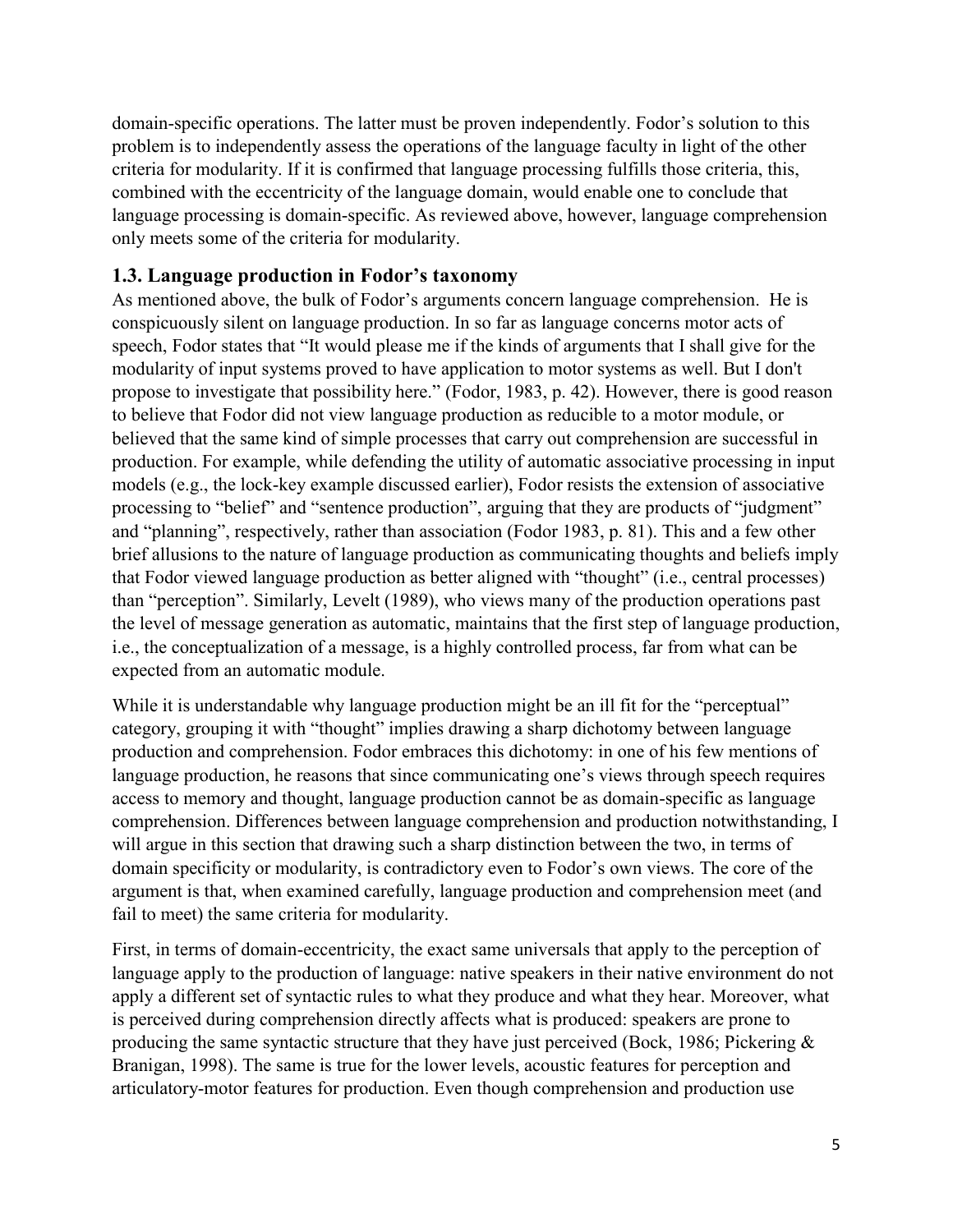different representations at this level, they are still governed by the same rules. For example, in a language like Japanese which does not distinguish between /r/ and /l/, both perception and production of these phonemes are affected. Perception-production loops also work at this stage: production of lexical items is altered and shaped by the speaker's perception of those items on prior occasions (Pierrehumbert, 2002). Finally, neuropsychological evidence points to a common semantic system for language comprehension and production. Individuals with semantic dementia do not just lose the ability to name a horse; they can no longer understand what the word "horse" means (Hodges, Patterson, Oxbury, & Funnell, 1992). Given this overlap between the representations in language comprehension and production, their influence on one another, and the identical rules that govern them, it would be strange to consider one an eccentric domain but not the other.

Next, let us turn to Fodor's other criteria for modularity and compare comprehension and production on those. I begin by reviewing the three criteria for automaticity: fast, mandatory and mostly subconscious processing. If we consider comprehension fast, then we must acknowledge that production is also fast, because the two are intimately tied (the normal speaking rate of a neurotypical adult speaker is 2-3 words/second, despite the large number of processes to be completed during sentence production). To argue for the mandatory nature of language comprehension, Fodor appeals to the common phenomenon of involuntary overhearing of others' speech. One could make the same argument for production by appealing to the many cases where speakers blurt out something they should not have. Documentation of (in)famous embarrassing speech errors is evidence of the ballistic nature of the language production system. But one might argue that overhearing is much more common than producing speech errors (about 1 in every 1000 words; Meyer, 1992). Note, however, that the goal is not to claim that comprehension and production are *equally* automatic; rather, that if mandatory processing without control is taken as evidence for automaticity, then such evidence exists in both comprehension and production. Finally, in terms of limited central access to mental representations, production is strikingly similar to comprehension. Speakers are aware of their thoughts and their utterances and little in between. In fact, this lack of awareness of intermediate representations and processes has been taken as evidence to argue for the automaticity of language production past the stage of conceptualization (Levelt, 1989). Language production, then, meets the same criteria for automaticity as language comprehension.

In terms of informational encapsulation, a large body of work has investigated the presence of feedback between the layers of the production system. In contrast to a strictly feed-forward model of language production (e.g., Levelt, Meyer, & Roelofs, 1999), interactive models of word production (e.g., Dell, 1986; Rapp & Goldrick, 2000) posit feedback from lower levels (e.g., phonemes) to higher levels (e.g., words) in the production system. Evidence for such feedback comes from certain patterns of speech errors: for example, phonological errors (e.g., "cap" instead of "cat") are more likely to produce a word than a nonword (e.g., Baars, Motley, & MacKay, 1975; Nozari & Dell, 2009). Similarly, phonological exchanges between the consonants of two words are more likely when the words share a vowel (e.g., "mad back"  $\rightarrow$ "bad mack") compared to when they do not ("mad bike"  $\rightarrow$  "bad mike") both in speaking (Dell, 1986) and in typing (Pinet & Nozari, 2018). In both cases, the effect is observed because of the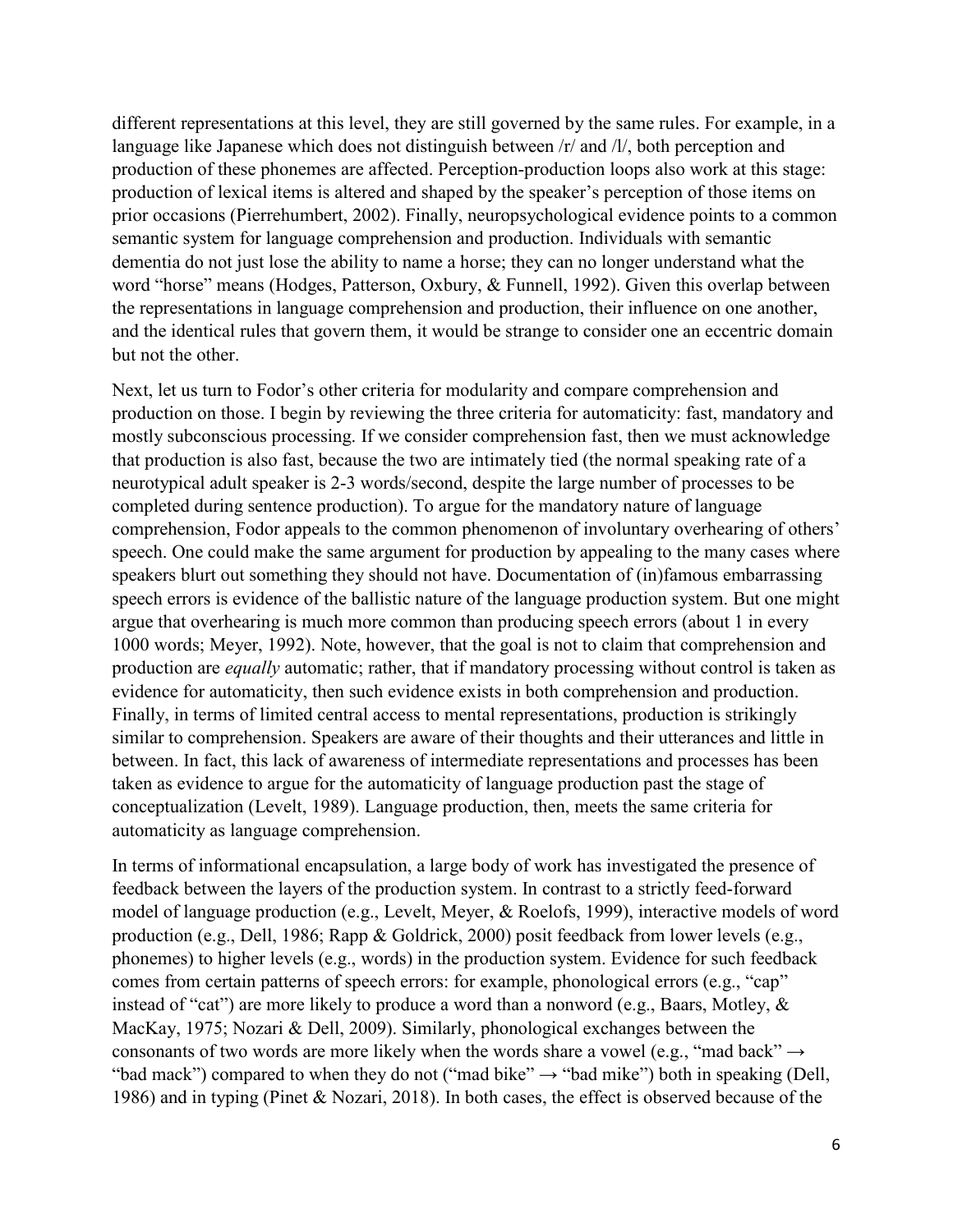feedback from segments (phonemes, graphemes, etc.) to lexical items. The overlapping segments (e.g.,  $/k/$ ,  $/\infty$ ) help activate the competing lexical item (e.g., "cap", "bad"). These items in turn activate their segments, giving them an advantage over other segments that do not enjoy the support of lexical items which have been activated through feedback.

More recently, we have shown further evidence of feedback between segments and lexical items through incremental learning. Producing words in the context of segmentally-related words leads to interference in both spoken and written production (Breining, Nozari, & Rapp, 2016; Nozari, Freund, Breining, Rapp, & Gordon, 2016). In a nutshell, this is why: when "cat" is the target, feedback from its segments activates the competitor "cap", which in turn activates its segment  $/p/$ . Once the production of "cat" is completed, incremental learning (e.g., Oppenheim, Dell, & Schwartz, 2010) strengthens the connections between the target segments and their supporting lexical items, while weakening the connections between the non-target segments and their corresponding lexical items. Thus the connection between  $/p/$  and "cap" is weakened. This weakening puts "cap" at a disadvantage in the next trial when it becomes the target. This mechanism depends critically on the feedback from segments to words and is also observed during learning of new vocabulary (Breining, Nozari, & Rapp, in press).

As noted when discussing informational encapsulation in the context of comprehension, Fodor does not accept interactivity within the language system as evidence against encapsulation. But denying that interaction between layers of the production system provides evidence against informational encapsulation implies that those layers are not specific enough to be considered special domains by themselves. There is, however, converging evidence pointing to separate systems for lexical and segmental processing in language production. For example, neuropsychological studies of individuals with aphasia have shown the possibility of damage to lexical retrieval processes without impaired segmental encoding and vice versa (Dell, Schwartz, Martin, Saffran, & Gagnon, 1997; Dell, Schwartz, Nozari, Faseyitan, & Coslett, 2013). More importantly, viewing lexical and segmental processing as belonging to the same domain violates Fodor's own criterion for eccentric domains, as these two levels of processing are governed by very different rules. Evidence from speech errors show that lexical (but not segmental) errors tend to preserve their syntactic categories (Garrett, 1975). For example, lexical exchanges on the target "I put the napkin on the table" are much more likely to sound like "I put the *table* on the *napkin*", than "I *napkin* the *put* on the table.". However, segmental exchanges are not constrained by syntax. "I nut the papkin on the table" is not far less likely than "I put the tapkin on the nable". Instead, segmental exchanges are more likely to happen over short (e.g., within-phrase) than long distances, compared to lexical exchanges (Garrett, 1975).

These rules are not specific to English (e.g., Del Viso, Igoa, & García-Albea, 1991), and are precisely the kinds of "universals" that Fodor claims make a domain eccentric. If we accept this premise, then lexical and segmental processing are different domains, and the evidence of feedback between them should be taken as evidence against informational encapsulation, at least as far as various parts of the production system are concerned. To take matters one step further, language production is also influenced by extra-linguistic factors. For example, speakers' syntactic choices can be manipulated by cueing objects in the visual scene (Nozari & Omaki, in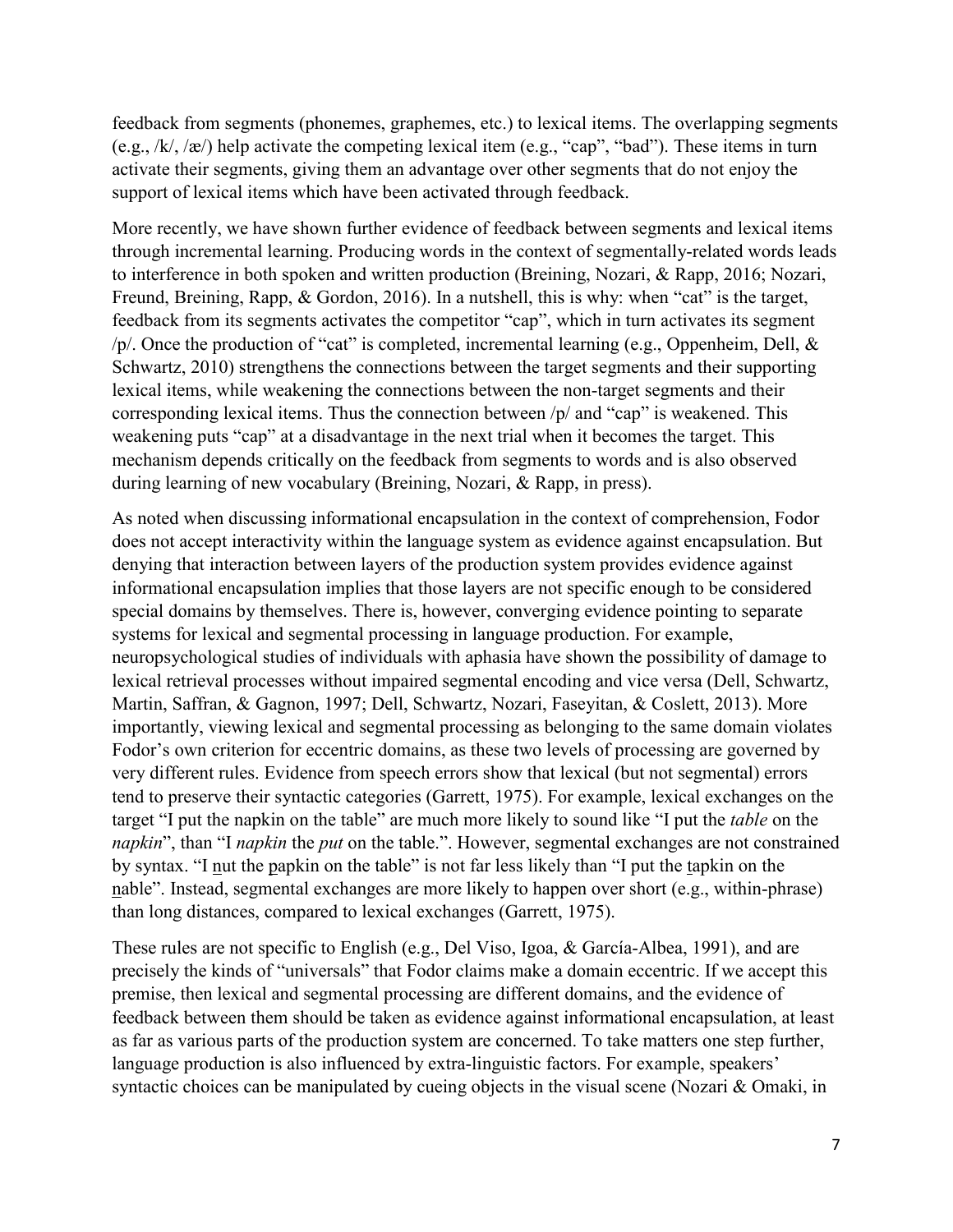press), even when those cues are presented for only 60-80 ms, and none of the participants are aware of them (Gleitman, January, Nappa, & Trueswell, 2007). Moreover, speakers formulate their utterances at least partly based on their addressees' perspectives (e.g., Yoon, Koh, & Brown-Schmidt, 2012). These findings are equivalent of those reported by Tanenhaus et al. (1995) in comprehension: information from the non-linguistic (visual) domain directly influences how a sentence is formulated (in production) or parsed (in comprehension) even though the linguistic information has not changed. It thus seems reasonable to conclude that language production is not informationally encapsulated either with regard to its own sub-systems or with regard to other cognitive systems.

#### <span id="page-9-0"></span>**1.4. Summary and a way forward**

To summarize, if we evaluate the modularity of language production by the same Fodorian criteria as have been applied to language comprehension, the two have striking similarities. Both are fast and show some degree of involuntary processing. Neither allows central access to intermediate mental representations. Both are highly eccentric domains (perhaps with eccentric subdomains) and the evidence suggests that both are permeable to information from other systems. From this, I draw two main conclusions: (1) given the similarities between language comprehension and production, placing them on opposite sides of Fodor's cognitive taxonomy is likely to hinder our understanding of the relationship between language and other cognitive processes. (2) The evidence I reviewed suggests that language processing meets some, but not all, of Fodor's criteria for modularity. The question thus remains: How special is language processing really?

In the remainder of this chapter, I will try to answer this question for language production. The choice of production—and not comprehension—is mainly motivated by the fact that a considerably smaller body of theoretical and empirical work in psycholinguistics has focused on how we produce—as opposed to comprehend—speech. This is, in large part, due to the much greater methodological challenges involved in studying language production: one can have perfect control over the input in order to achieve good experimental control in studies of comprehension, but it is substantially more difficult to control the thoughts and ideas behind speech planning. Methodological issues aside, the above review showed many commonalities between comprehension and production, so the main approach that I will take here can be (and in some cases has been) extended to comprehension. At the same time, Fodor is absolutely correct that production does differ from comprehension in one major respect: it comes from one's own thoughts. Therefore the empirical findings from language comprehension research cannot be readily extended to production. Production must be studied on its own, with the acknowledgment that production and comprehension are intimately connected processes.

Since Fodor's placement of language production in his cognitive taxonomy proved problematic, the first step is to redefine a framework within which the "specialness" of production can be assessed. We can do so while staying faithful to Fodor's general idea: while we agree that language is an eccentric domain, we can ask: Are its operations also specialized to this domain, or are they shared with other domains? If the cognitive processes that mediate language production are specific to the production system, then language production can be considered a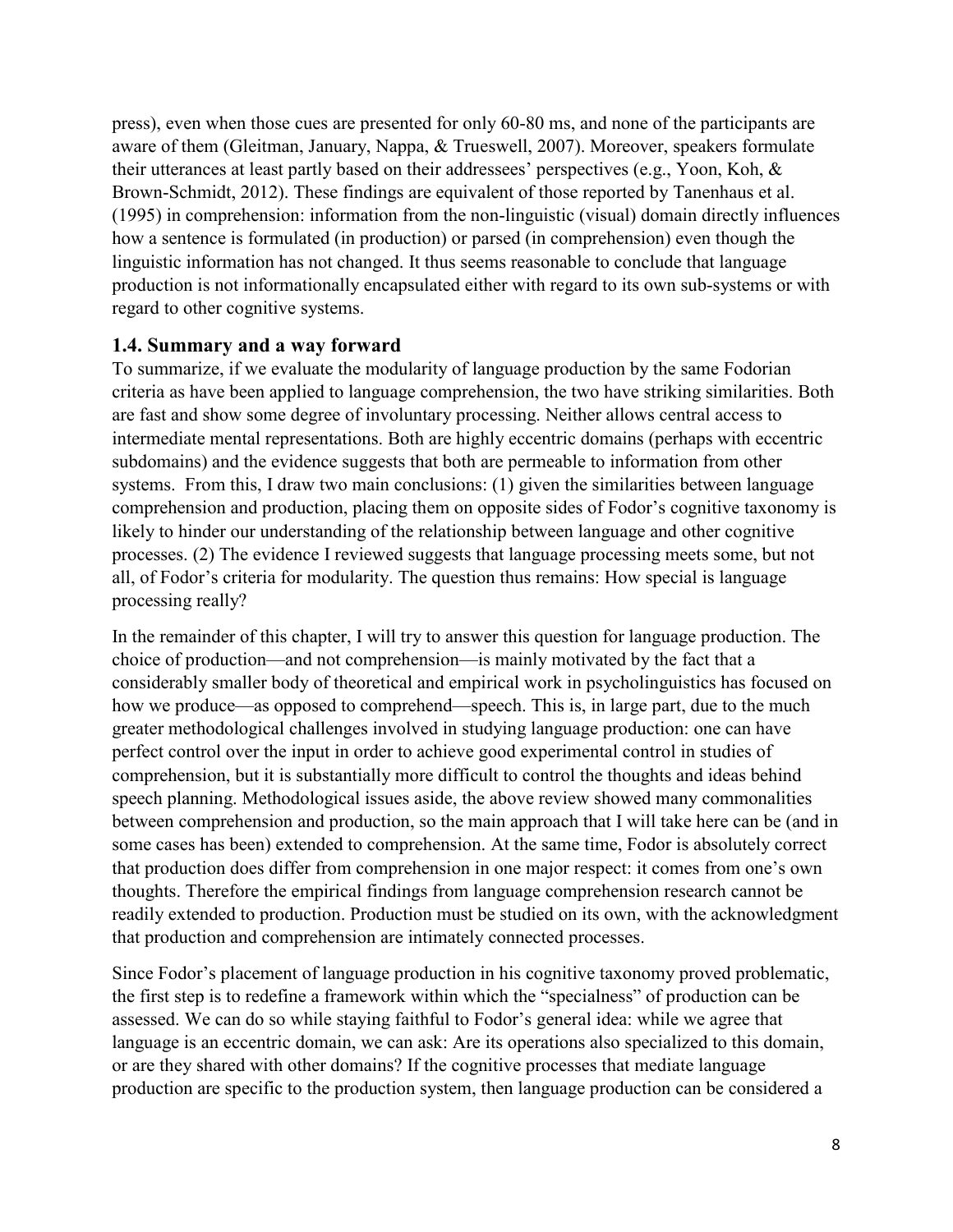special system separate from other cognitive systems. If, on the other hand, these processes are shared with other cognitive systems, then language production is simply part of domain-general cognition, albeit a highly sophisticated part.

The question now is which processes are reasonable targets for such a study. If we choose to focus on operations that are closely tied to language-specific representations, we will soon come to an inevitable dead end. For example, the sensitivity of lexical errors to grammatical class shows that knowledge of syntactic categories limits lexical selection, e.g., "I put the ----" only accepts a lexical item from the "noun" category. We can now argue that, since the concept of a "noun" is undefined outside of the linguistic domain, then, by definition, a noun-activating mechanism must be specific to language. This is unhelpful. But we can still target the same process from a slightly different angle: when, for example, "table" and "napkin" are both viable candidates for selection, what kinds of processes determine which one is produced? Do these processes have anything in common with processes that adjudicate between response alternatives in other cognitive systems, regardless of the nature of those responses? Are the principles behind detecting competition, resolving competition, and learning to better regulate the system based on this competition shared between language production and other systems?

These questions fall under the general framework of what I call "monitoring and control" in language production, and I argue that they provide the soundest test of the "specialness" of the language production system. An obvious objection might be that such processes are "external" to language production, and as such cannot provide insights into the operations of the language production system per se. For example, one could imagine an external monitor that only peeks at the final output of the production system and issues a pass/fail decision. Presumably such a monitor would not reveal much about the internal dynamics of the production system, and would hardly be useful in evaluating how special its internal operations are—or are not—compared to other systems. However, in what follows, I will argue that such a view of monitoring and control in language production is wrong. Monitoring and control are intimately tied to production processes and are guided, in large part, by information generated within the production system itself. The critical question is whether they also have components shared with other systems or not.

### <span id="page-10-0"></span>**2. Language production and the need for control**

Earlier I argued that language production is fast, to some degree ballistic, and that speakers are deprived of access to its intermediate representations. In addition to these properties, language production is extremely well practiced, at least by the time one reaches adulthood. These characteristics make production a good candidate for an automatic process (Levelt, 1983), i.e., a process that does not require cognitive control past the level of conceptualization. If this is in fact true, the whole framework I have proposed is invalid. But, before accepting this, it is important to note that the tasks in which automaticity has been claimed based on the above-mentioned criteria often consist of a repetitive procedure with only small deviations from the task routine. Even a complex task like driving from one's home to work involves following the same route over the same roads and turns that one drives every day in the same car, more or less in the same traffic and with the same speed. On the other hand, we almost never repeat the exact same set of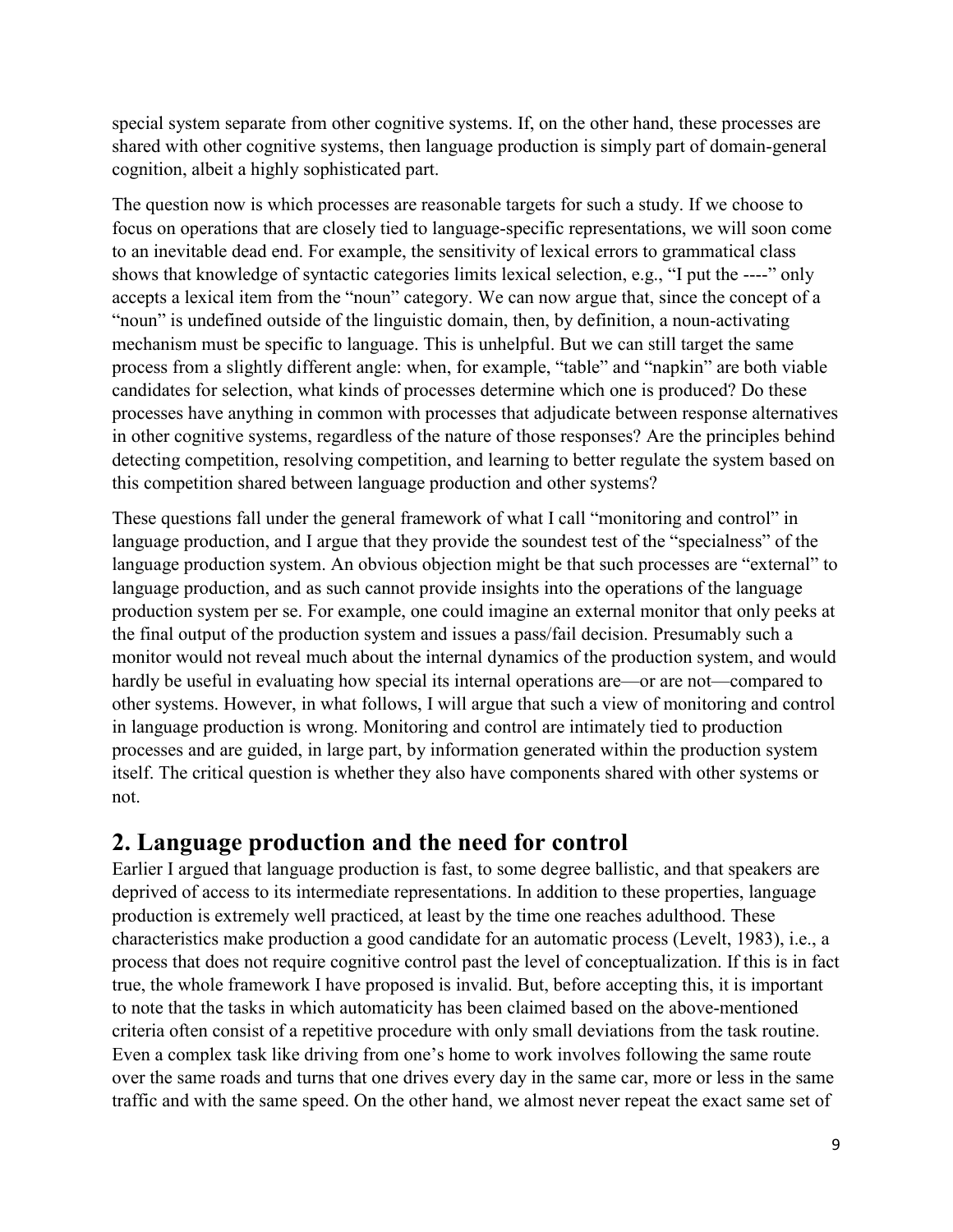sentences in the same order to the same person on two occasions. The highly generative nature of language production invites caution in evaluating its automaticity according to the same criteria that have been applied to tasks that are not nearly as creative. But if production is not automatic, how is it so fast, fluent, and relatively error-free? I will argue below that the key is an efficient monitoring-control loop that constantly evaluates the need for control and deploys the control necessary to keep performance optimal.

### <span id="page-11-0"></span>**2.1. Control at the level of word production**

To illustrate why producing a word may require cognitive control, I will present a brief overview of the word production system. While details differ, the backbone of the architecture that I review here is shared between several major computational models of word production (Dell, 1986; Levelt, Meyer, & Roelofs, 1999; Rapp & Goldrick, 2000). It is now accepted that producing a word (i.e., getting from meaning to sound) requires at least two stages of processing: in the first stage, semantic features (e.g., animal, four-legged, pet, meows, etc.) must be mapped onto lexical items (e.g., "cat"; Fig. 1). Because semantic features are shared between several items, this process often activates not only the target, but also semantically similar lexical items (e.g., "dog"). In systems with cascading and feedback (e.g., Dell, 1986; Rapp & Goldrick, 2000), the activation from lexical items "trickles down" to segments (phonemes in spoken and graphemes in written production), and those segments, in turn, send activation back to the corresponding lexical items. Whether the system has feedback or not, at some point one of the activated representations at the lexical level is selected for further processing. This marks the end of the first stage of word production.

In the second stage, the selected lexical item is mapped onto its segments. In systems that allow for feedback, activation of segments leads to the activation of segmentally-related words (e.g., "cap"), which in turn activate their own segments to compete with the target's segments. This step also ends with a selection process, which selects segments for their proper positions (segmental encoding). The outcome of this process is passed down to the articulators for articulatory-phonetic encoding and ultimately overt production.

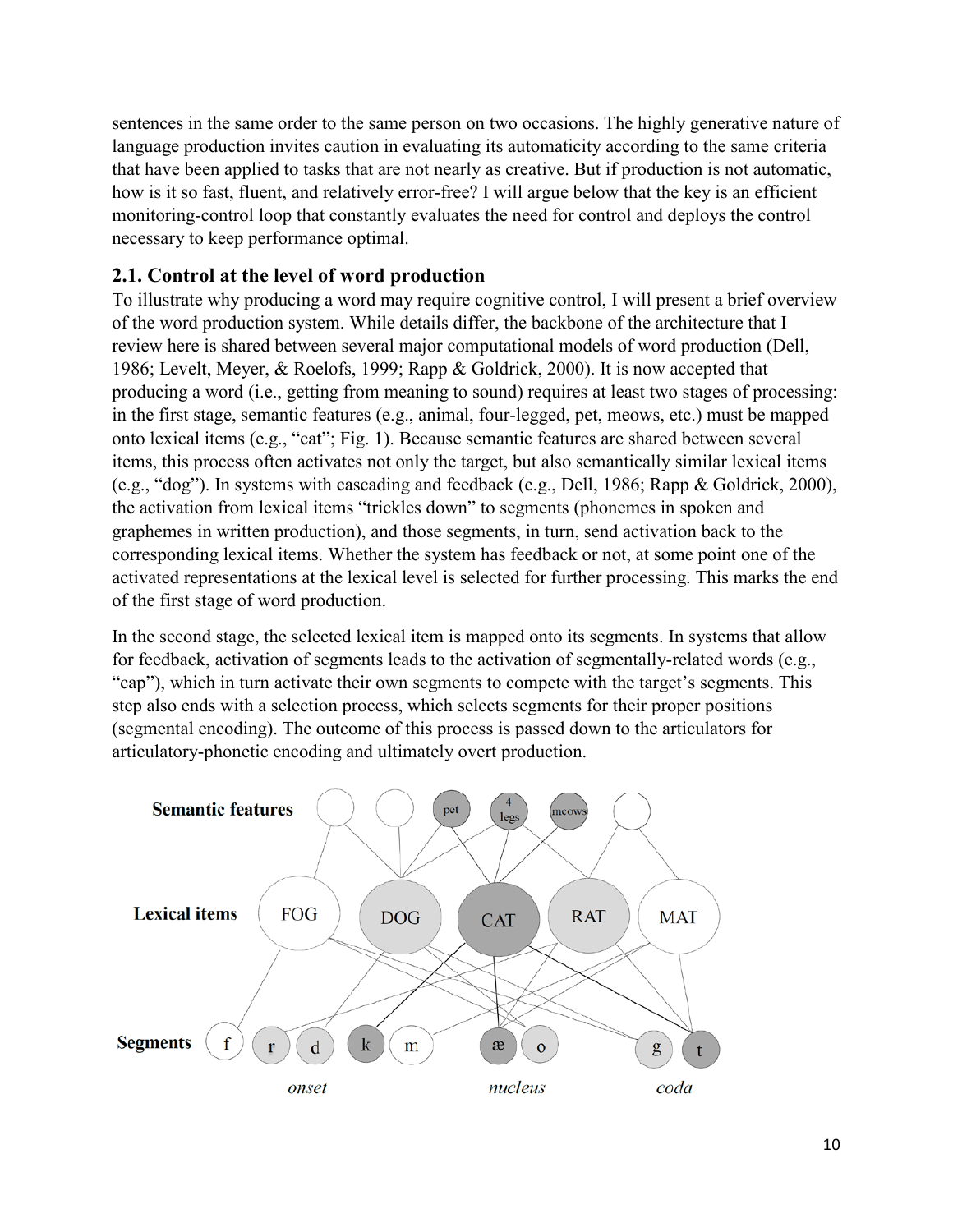Figure 1. A schematic of the two-step architecture of word production before articulatoryphonetic encoding (e.g., Dell, 1986). The first stage ends by selecting one of the activated lexical items. The second stage ends by selecting one of the segments in each position.

The need for control arises because, in each stage, the spreading activation processes activate multiple lexical items (cat, dog, etc.) and multiple segments  $/(t!/p/$ , etc.) in each position, but only one representation can be selected at each level (see Fig. 1). Empirical evidence shows that greater activation of competitors makes production more difficult by increasing error rates and/or response latencies: naming pictures is harder in the presence of competing words (e.g., Schriefers, Meyer, & Levelt, 1990) and in the context of other semantically-related (e.g., Belke, Meyer, & Damian, 2005; Schnur, Schwartz, Kimberg, Hirshorn, Coslett, & Thompson-Schill, 2009) or segmentally-related (Breining et al., 2016; 2018; Nozari et al., 2016) pictures, at least during tasks that elicit repeated naming of a small set of pictures. It is thus reasonable to hypothesize that a control operation which suppresses competing representations in favor of a single response, i.e., inhibitory control, might be at work in word production.

Consistent with this prediction, Shao, Roelofs and Meyer (2013) reported a correlation between response latencies in naming pictures in the presence of distractors and participants' inhibitory control abilities as measured by the stop-signal task. Importantly, Shao, Roelofs, and Meyer (2012) also reported a correlation between measures of inhibitory control and naming pictures of objects and actions in the absence of overt distractors, demonstrating that the need for control was not specific to cases where competition was enhanced. The correlational nature of this evidence from neurotypical speakers might cast doubt on whether inhibitory control is essential to word production; perhaps it simply helps speed up production through strategic processes that are not really necessary for word production. I recently reported a case study of an individual with aphasia who produced many semantically-related errors, in quick succession, while naming a picture (e.g., "peach, orange, no peach, pineapple!" in response to a picture of a watermelon). Using a battery of linguistic/cognitive tasks I showed that the individual had intact semantic, lexical, and phonological representations and was able to activate lexical items from semantic features. He was, however, selectively impaired on tasks of inhibitory control (e.g., the Simon task), and his performance quickly deteriorated under conditions that increased the activation of competitors (Nozari, under review). This case provides evidence that selective impairment of inhibitory control creates problems during lexical selection, which in turn implies that selection processes are dependent on inhibitory control.

#### <span id="page-12-0"></span>**2.2. Control beyond single word production**

Since conversations are made of sentences and sentences of words, it would not be surprising to find that the need for inhibitory control at the level of word production extends to sentence production and ultimately conversation. Therefore, instead of focusing on what has to be logically true, I will discuss some evidence for the need for control in operations that are at work during sentence production and conversation but are not part of single-word production. Producing sentences involves not only retrieving words, but also keeping track of dependencies between different parts. For example, in English—and many other languages—the verb must agree in number with its subject. If the sentence has more than one noun phrase, as in "The lion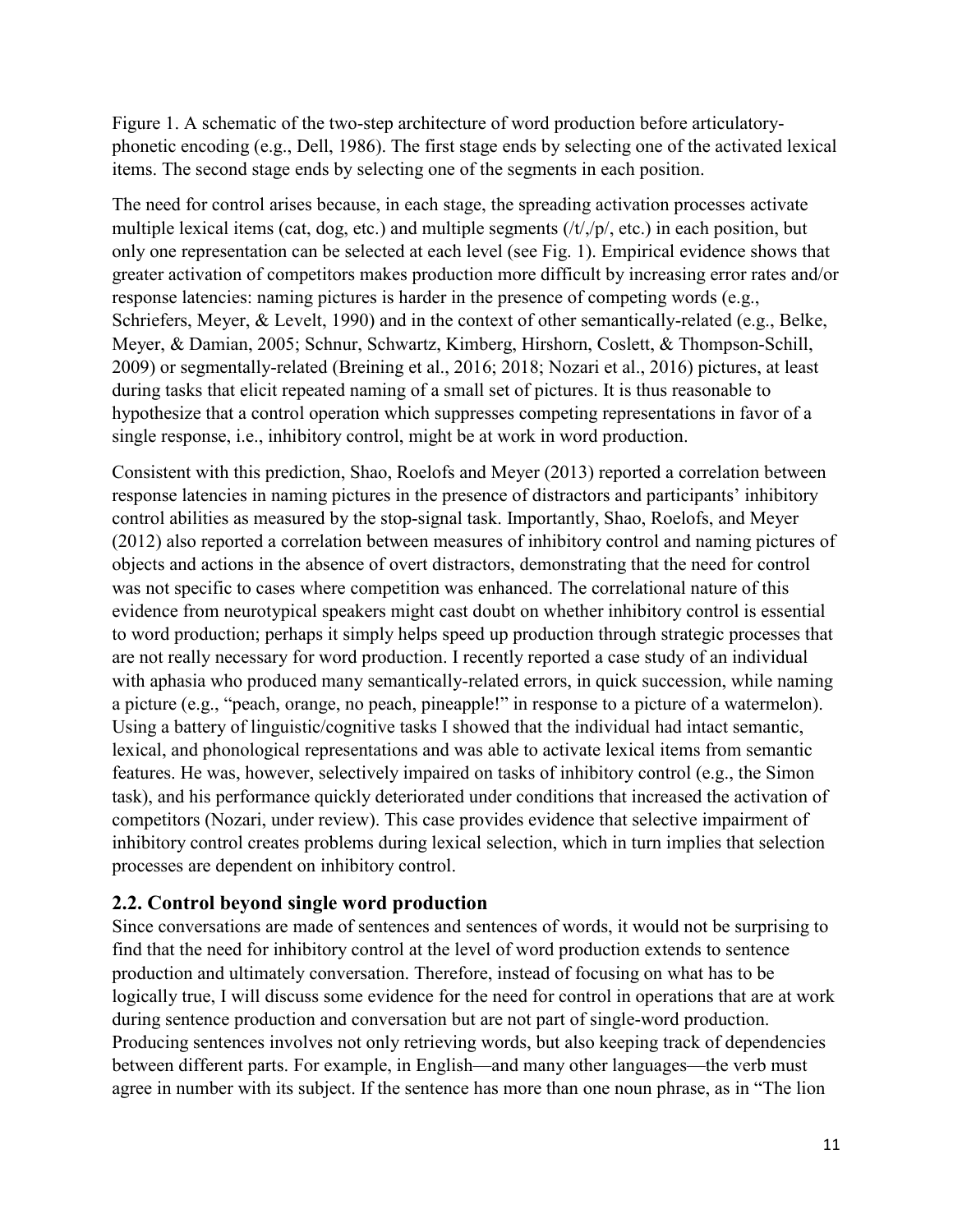next to the green snakes…", sometimes speakers mistakenly produce a verb that agrees with the local noun (snakes) instead of the subject (lion). This phenomenon is called "agreement attraction" (Bock & Miller, 1991), and is most common when a singular subject noun is competing against a plural local noun. We recently showed that increasing the demand for control during the assignment of thematic roles increases the chance of attraction errors (Nozari & Omaki, in press). Moreover, analysis of individual differences using path modeling showed that individuals with better inhibitory control abilities were less likely to produce attraction errors. At the level of conversations, beyond producing words and sentences, speakers must also tailor their utterances to the referential context and to their listeners' perspectives. Analysis of individual differences has shown that both of these are predicted by speakers' inhibitory control abilities (Trude & Nozari, 2017; Wardlow, 2013).

# <span id="page-13-0"></span>**3. Assessing the need for control: The primary job of a monitoring system**

The findings I reviewed above suggest that inhibitory control plays a role at all levels of language production, from producing single words to conversations. This evidence argues against a strong notion of automaticity in language production and calls for mechanisms to assess the need for control. Recall that it is the nature of such mechanisms that can shed light on the "specialness" of language production. Production would not be so special if the regulation of its primary processes such as lexical selection depended on the interaction between the production system and other (domain-general) systems which regulate similar selection processes in the non-linguistic domain. This regulation is the job of the monitoring system. Therefore, to understand how special the production system is, we must adjudicate between different accounts of monitoring in language production.

#### <span id="page-13-1"></span>**3.1. Production-external monitoring**

The classic view of a speech monitor is a device that captures errors (Levelt, 1983; 1989). Levelt (1983) tasks the comprehension system with this job: a "perceptual loop" monitors the output of the production system (e.g. "cap"), compares it to an intended target ("cat"), and concludes that the speaker has made an error. This proposal is quite elegant, as it proposes that error detection for both self- and other-produced speech is carried out using the comprehension system. If true, such a monitoring mechanism is perfectly compatible with a modular production system, as it operates outside of the production domain and only examines production output once the primary production processes have been completed. However, neuropsychological data suggest a dissociation between monitoring one's own speech and that of others, as well as a double dissociation between comprehension abilities and detecting one's errors (see Nozari et al., 2011 for a review of this evidence). This is not to imply that comprehension plays no role in monitoring. Altered auditory feedback indeed changes speakers' perceptions of what they have produced (Lind, Hall, Breidegard, Balkenius, & Johansson, 2014). The critical question is whether the comprehension system, by itself, is an efficient enough monitor.

Defining the job of a monitor is a key point here. If one narrows monitoring to the detection of errors, especially after they emerge, the comprehension system is not a bad candidate. But I set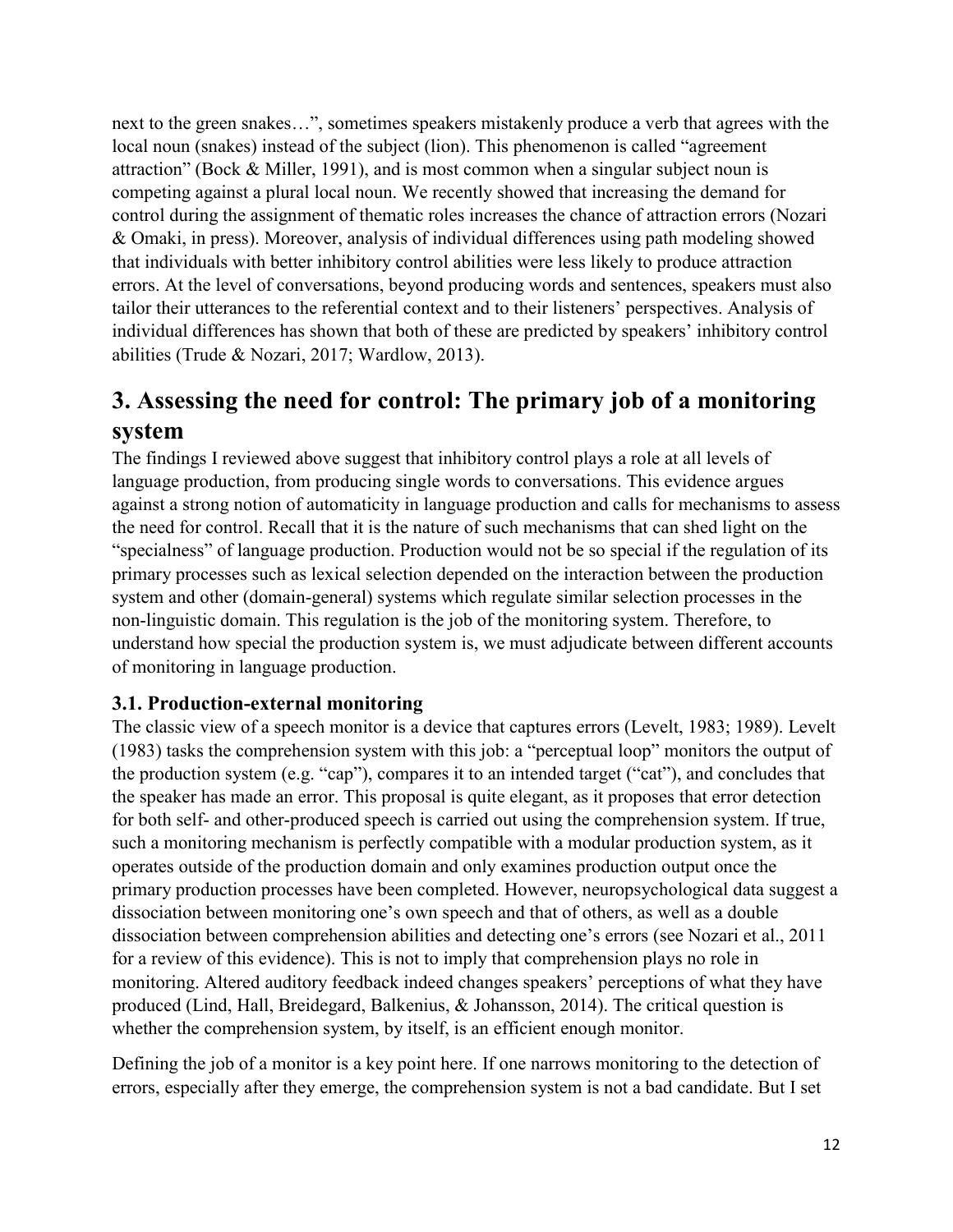up this chapter to show the reader that production monitoring goes far beyond error detection. The design and functioning of the production system, i.e., the interconnected nature of the representations along with the activation of multiple alternatives at each stage of processing, might be expected to make production very error-prone. However, production errors are rare in neurotypical adult speakers because production is efficiently controlled at various stages. Such control can only be deployed efficiently if there is a monitoring mechanism that constantly assesses the need for control. Viewed this way, the primary job of a monitoring system is to *prevent* errors from happening. Catching errors which have already happened is a much smaller part of the job.

In order to achieve this goal, the monitor must work closely in parallel with primary production processes. It thus has to be fast and not require much conscious effort, or it would make production slow, effortful, and disfluent. Importantly, it must have access to various stages of production because, as discussed above, the need for control arises at different levels. A monitor that only has access to the output of the production process is simply too slow to do much good. If we want to accept comprehension as the monitor for the production system, we must define a comprehension system that has access to intermediate representations in production. But as Fodor pointed out, speakers do not have access to the intermediate linguistic processes, so this access must be subconscious. Moreover, the comprehension system should be able to perform a comparison between the representation that is about to be selected and the target, while this comparison remains subconscious. One could try to redefine comprehension to accommodate this definition, but it would be a different process than assumed by the perceptual loop, which is "conscious and attentional" and "more or less…deliberate" (Postma, 2000, p. 115).

#### <span id="page-14-0"></span>**3.2. Semi-production-external monitoring**

A fully production-external monitor that evaluates the intermediate representations of the production system on a constant basis is not very plausible on both theoretical and empirical grounds that I discussed in the previous section. There is, however, one kind of monitoring that can be achieved through an interaction between the production and perception systems (hence I refer to it as semi-production-external) in a fast unconscious manner. Hickok (2012) defines such a monitor as follows: activation of semantic representations during conceptualization of a message activates both production and perception processes. At lower levels, the production and perception systems' representations diverge: we have articulatory-motor representations in production and acoustic representations in perception. Hickok argues that, under normal circumstances, as the motor plan for "cat" gains activation, the perceptual representation of "cat" is gradually suppressed via inhibitory connections. If, however, an erroneous word (e.g., "dog") is sent to the articulator, its motor representation cannot suppress the perceptual representation of "cat", simply because the two are not connected in the system. This leads to persistent activation of the perceptual representation of "cat" which is read as an error alarm by the system.

This account is plausible for several reasons: (a) articulatory-phonetic and acoustic representations are distinct and most likely connected (we can learn to produce /k/ by listening to someone else's production of  $/k$ ), (b) perceptual representations in the auditory cortex are activated quickly during production (Tian & Poeppel, 2010), and (c) similar mechanisms are at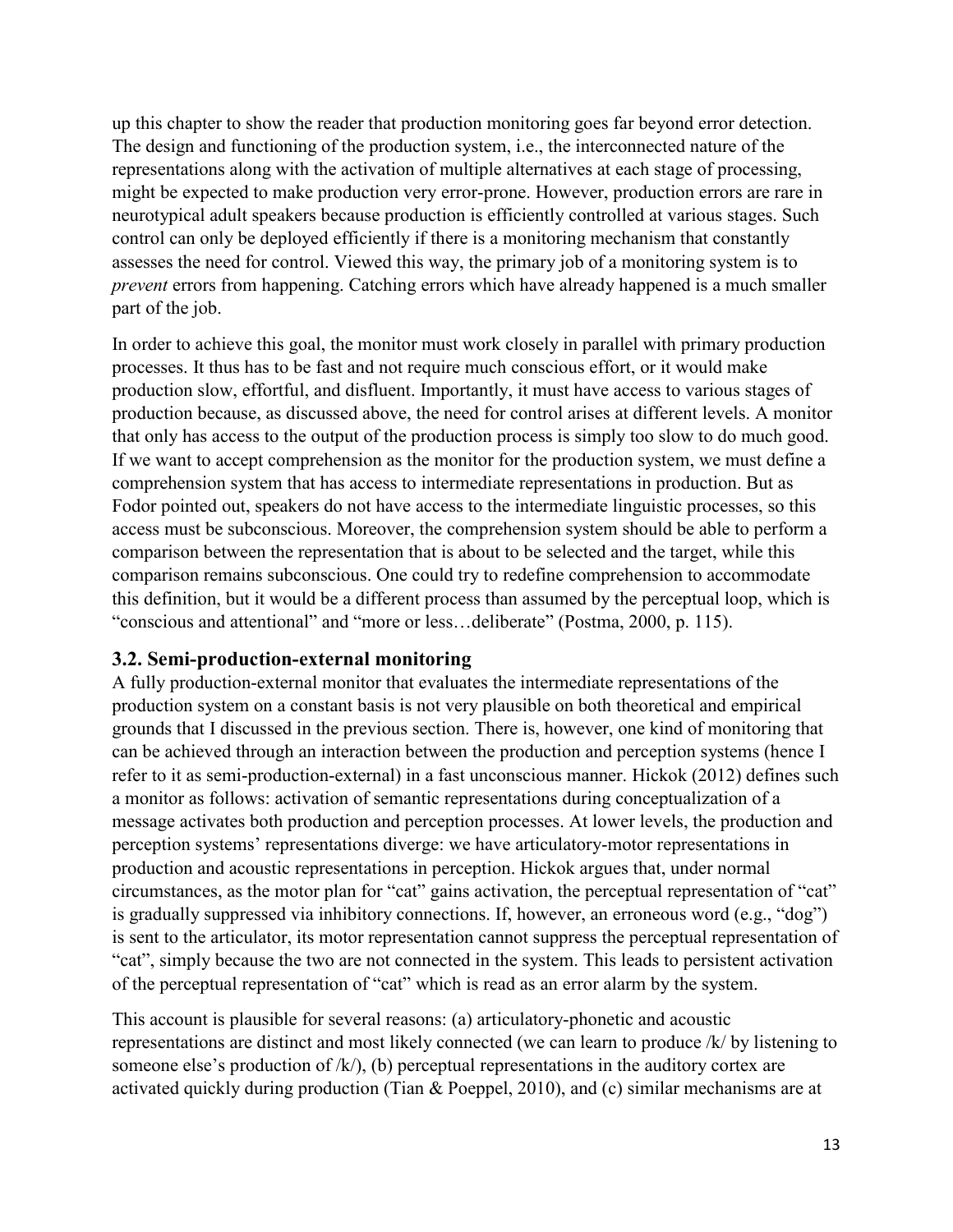work in other domains where motor actions have perceptual consequences. But precisely the same reasons that make this kind of monitor a viable model for monitoring motor aspects of speech make it much less of a viable candidate for monitoring at higher levels of language production. There has been much interest in recent years in extending this model (sometimes referred to as the "forward model" or "internal model") to monitoring at lexical and syntactic levels of production (e.g., Pickering & Garrod, 2013). Such a model, however, must assume the existence of *two* sets of such representations (i.e., different lexical nodes for production and one for comprehension, equivalent to motor and perceptual representations) and their simultaneous activation during production. I am not aware of any theoretical arguments that motivate double sets of representations at the higher cognitive levels, or of empirical evidence showing that such double sets exist<sup>[1](#page-15-1)</sup>. This is, of course, not proof that they do not exist, but for such a monitoring model to be proposed as a viable alternative at that level, verification of its basic assumptions is a necessary first step. Thus, to the degree that control is required at pre-articulatory levels, it is unclear whether this kind of monitoring mechanism provides the right answer.

#### <span id="page-15-0"></span>**3.3. Production-internal monitoring**

 $\overline{\phantom{a}}$ 

Theoretically speaking, the system with the fastest and most complete access to information in the production system is the production system. One should then at least consider the possibility that the production system has a strong hand in monitoring itself. This idea has been floating around since the early '80s (e.g., De Smedt & Kempen, 1987; Laver, 1980; MacKay, 1992; Schlenck, Huber, & Willmes, 1987). The original proposals (e.g., Laver, 1980) still viewed monitoring as a comparative process, in which the produced response was compared to the target response. When situated within a production-internal model, such a comparative process would require the target to have been available in the production system, in which case one might wonder why the correct target was not produced in the first place. A major theoretical development was the proposal of non-comparative monitoring. For example, MacKay (1992) proposed that monitoring can still be successful without the monitor having access to the right response. Instead, it would detect a new pattern (e.g., of activation in the network), one not previously experienced by the speaker, as an error signal. This perspective had a groundbreaking implication: it viewed conscious awareness of an error as a *consequence* (and not a precursor) of detecting the error. When the system falls into an unusual state, it triggers an error message which signals to the speaker that something is not right.

The most recent proposal for a production-based monitor is the *conflict-based monitor* (Nozari et al., 2011; Hanley, Cortis, Budd, & Nozari, 2016), which was motivated by a number of properties I have discussed in earlier sections: (1) It is parsimonious in the sense that it uses the information already generated by primary production processes, so no assumptions about a new set of representations are required. Using production-internal information also allows for fast monitoring at all levels of production without privileged access to intermediate representations

<span id="page-15-1"></span><sup>&</sup>lt;sup>1</sup> Note that by "representation" here, I am referring to the nodes (and not the connections) in a network. While the body of knowledge is not stored only in nodes, but also in the connections between nodes that comprise a network, the concept of activation —and inhibition of activation— applies to nodes. Thus a model such as a forward model would require two sets of nodes, and not simply separate connections. It is this duplication of nodes as representations that I question.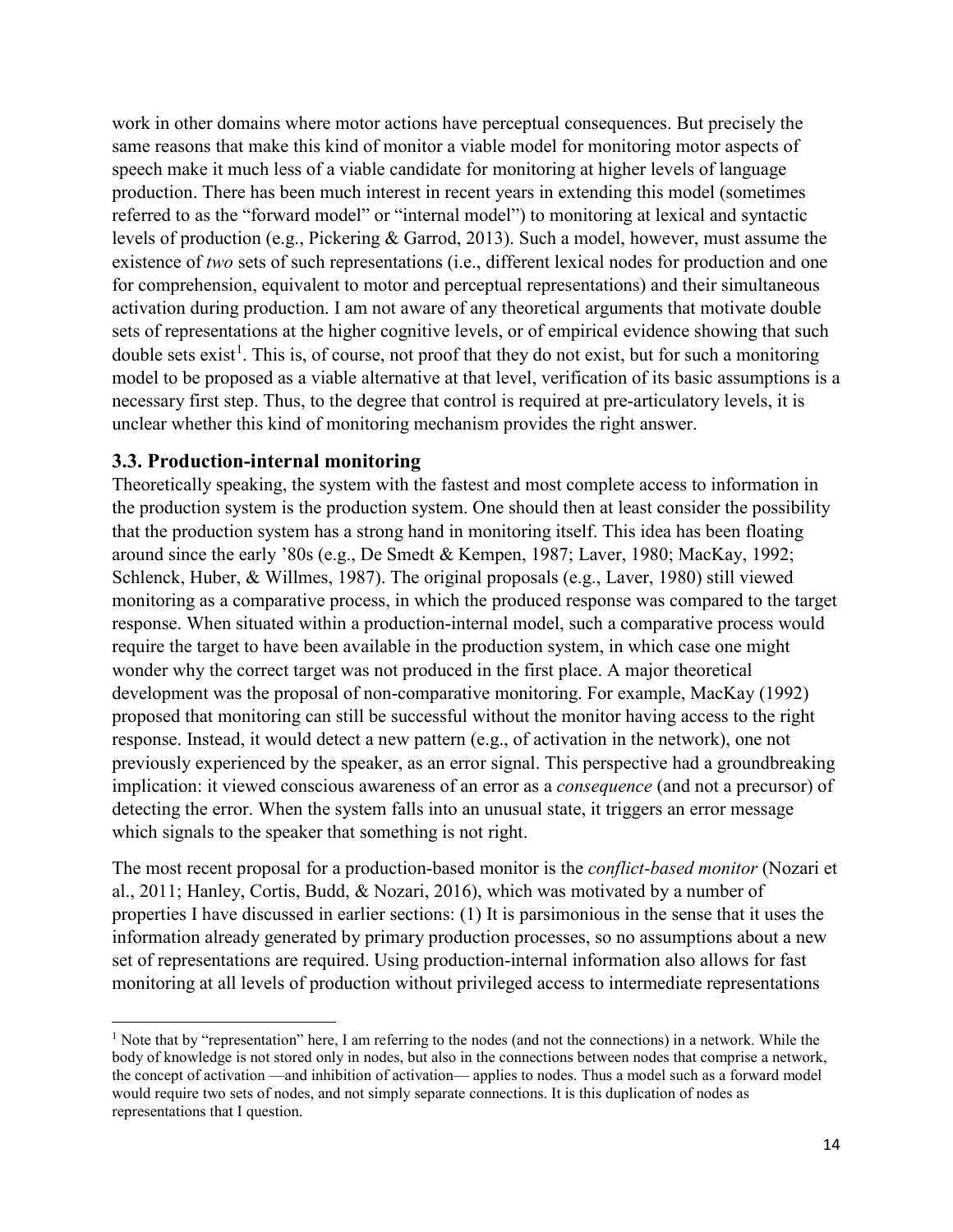by an external system. (2) It in non-comparative, i.e., it is blind to the "right response", thus avoiding the problem of producing an error despite having the correct response already at hand. Instead, it uses a certain pattern of information about the state of the production system to deduce the need for additional control. (3) The information it employs is precisely the information needed to deploy control to the production system. When reviewing the need for control at multiple levels of the production system, I pointed out that one of the major reasons—perhaps *the* major reason—for the necessity of control in production is competition between alternative representations at each level (e.g., lexical, segmental, syntactic, etc.). It is thus reasonable to posit that information about such competition is what is being monitored. Specifically, the conflict-based monitor is sensitive to the difference between the activation of two (or more) representations in the same part of the production system (e.g., the lexical layer). If this difference is small, the representations are in high competition with one another. This is exactly the kind of situation in which the deployment of cognitive control is necessary to resolve the competition. Importantly, the same kind of mechanism can determine the need for control in other (non-linguistic) systems as well.

#### <span id="page-16-0"></span>**3.4. Monitoring as decision making**

In the above sections, I argued that the best source of information for a monitor whose goal is to quickly determine the need for control in the production system is information about the level of competition between alternative representations in each part of the system. This information can be quantified as *conflict*, i.e., the inverse of the difference in the activation between two (or more) representations (Nozari et al., 2011). Conflict is high when several items have similar levels of activation, i.e., a little bit of noise can create a high chance for any of them to be selected as the response. If only one response is correct, then the chance of committing an error is proportional to the chance of the competing representations being selected. Conflict is thus a direct index of the *probability* of an error: high conflict equals a high probability of making an error. Note that the system does not need to know what the right response is for this to be informative. When "cat" and "dog" have comparable levels of activation, there is a 50% chance that one of them gets selected. This chance is the same whether "cat" is the actual target or "dog". Moreover, this index allows for *prospective* assessment of error commission; the monitor does not have to wait for selection to be over before it can determine the need for control. It can thus act as a preventive measure to keep the system from making errors, a function I defined earlier as the primary function of the monitoring system.

But here is the hard question: How much conflict is too much conflict and should signal the need for control? This is the kind of question that all non-comparative theories of monitoring—which do not require comparison of a response to the "right" response—must address, as all of them work with some form of information that serves as a proxy for error probability. I believe the answer is that monitoring is a form of decision making. This is illustrated in Figure 2, using a framework adopted from the signal detection theory. The figure shows two hypothetical distributions of conflict, corresponding to correct and error responses. As explained above, error trials are associated with higher levels of conflict (see Nozari et al., 2011 for a computational demonstration of this claim), so the distribution of errors falls to the right of the distribution of correct trials. However, not all high-conflict trials will necessarily lead to errors, because there is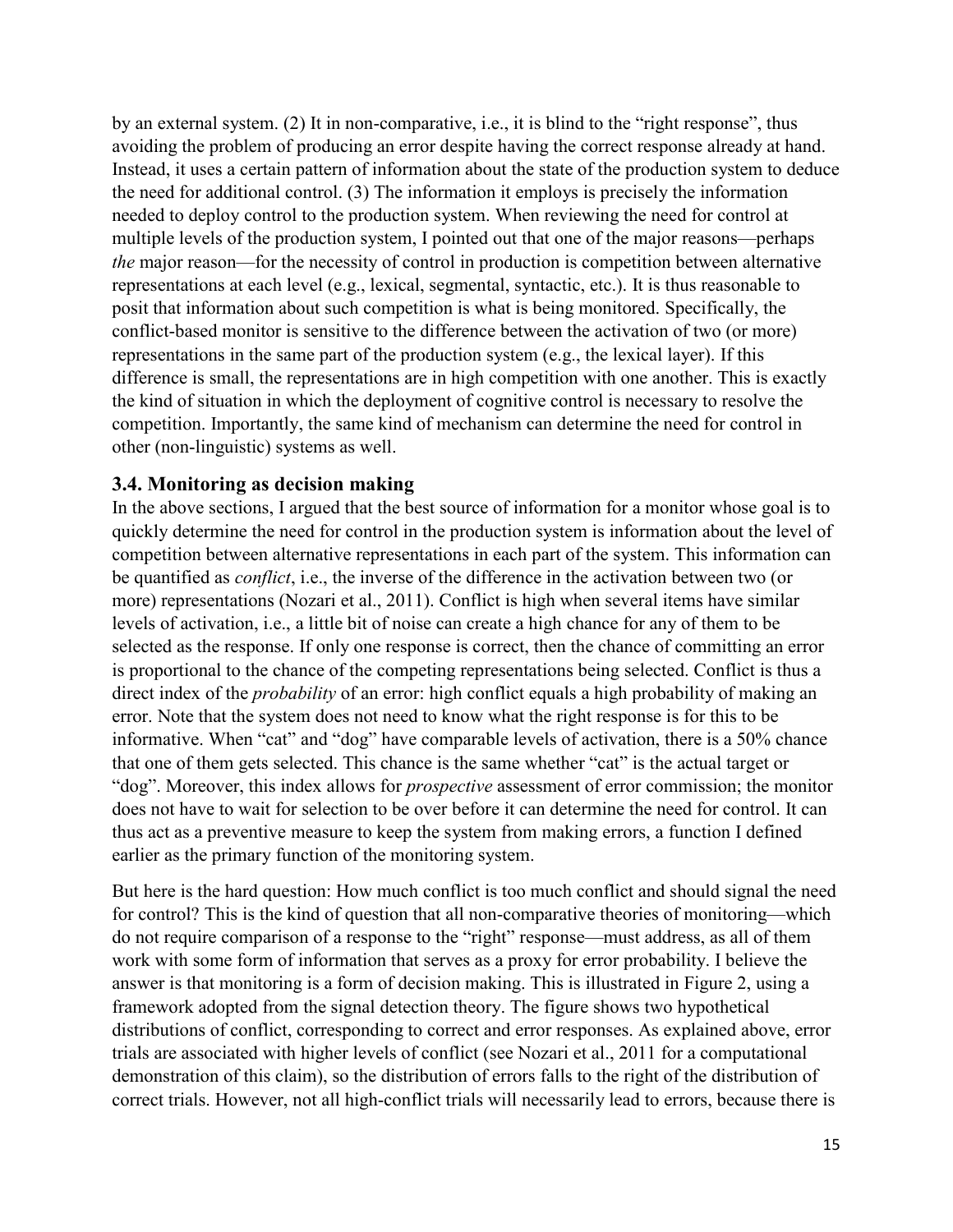always some chance of the correct response being selected from among the activated alternatives, so the two distributions have some overlap.

The monitor determines which responses to flag as potential errors by setting a criterion somewhere between the two distributions. The location of this criterion is determined by the speaker's goals: if the goal is to produce speech which is free of any errors, the criterion can be placed far to the left so that all errors are caught. Note, however, that this will come at the cost of increased "false alarms". These false alarms can be observed as overt rejection of the correct response in individuals with aphasia (Nozari et al., 2011), but their more common manifestation in neurotypical adult speakers is disfluency (e.g., Postma, Kolk, & Povel, 1990). If, on the other hand, speed and fluency are to be emphasized over accuracy, the criterion would be placed to the far right. When neither speed nor accuracy is to be prioritized over the other, one way to determine the position of the criterion is by allowing it to settle at a point of equilibrium; for example, a point at which the probability that the criterion would have to be moved to the left to avoid a miss would match the probability of it having to be moved to the right to avoid a false alarm (Kac, 1962). Our computational simulations showed that this strategy predicts a detection rate of around 50% with a false alarm rate of <1% (Nozari et al., 2011). This detection rate matches what has been reported in conversational speech (e.g., Nooteboom, 2005) and what we have observed in my lab during typing of single words.

A useful feature of this framework is the possibility of extending it from detecting an error once selection is completed to preventing an error before a response has been selected. We have recently shown that differences in the pattern of responses (longer response latencies and more omission errors vs. shorter response latencies and more commission errors) within the same paradigm can be explained by shifting the position of a criterion that determines whether lexical selection should be allowed to proceed or halted until competition can be resolved, most likely by the intervention of control processes (Nozari & Hepner, 2018).



Figure 2. Conflict-based monitoring in the signal detection framework.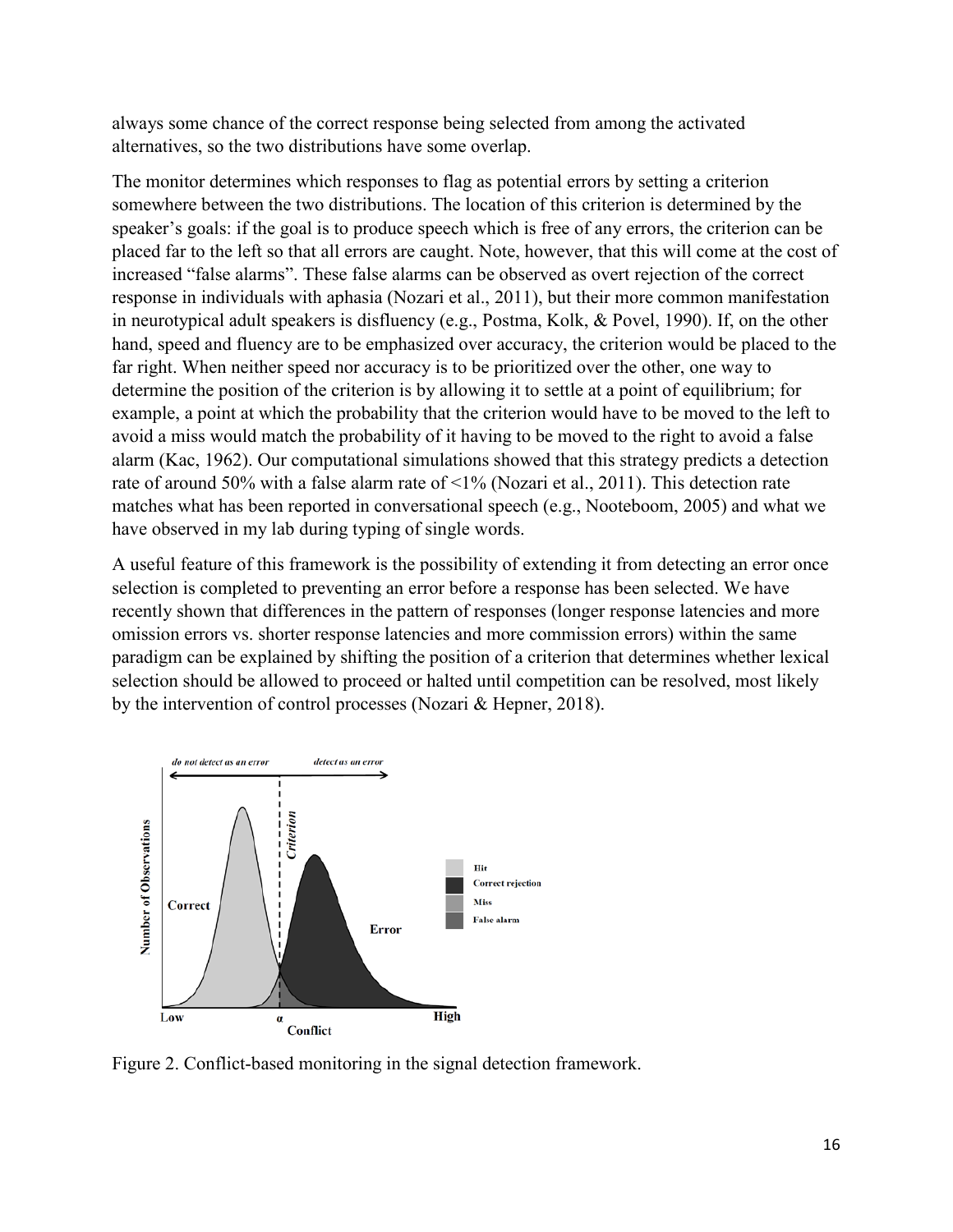A complete picture is beginning to emerge now: monitoring is a process of decision making, with a flexible criterion, using information generated during production processes to determine the probability of an error. In neurotypical systems, in most cases, this information is used before selection to recruit the control necessary to prevent errors from occurring. Occasionally, however, the relevant information may only be available after selection has been completed. In such cases, the monitor acts as an error detector, but the main function of monitoring remains surveying the system in order to determine the need for control. Such a monitor plays a critical role in regulating and optimizing production processes. For example, when faced with a highconflict picture naming trial, it can tune the production system to more efficiently resolve conflict in the next high-conflict picture naming trial (e.g., Freund, Gordon, & Nozari, 2016). Importantly, this adaptation from one high-conflict trial to the next seems to persist despite a temporal gap between the two trials and regardless of the nature of the intervening tasks, suggesting the involvement of learning mechanisms in the allocation of control (Freund  $\&$ Nozari, 2018).

# <span id="page-18-0"></span>**4. Domain-generality of monitoring and control in language production**

What I have explained so far can be summarized in a few sentences: language production involves competition at all levels. If unresolved, this competition leads to frequent errors, as is the case with aphasic individuals. However, competition is often successfully resolved because the production system is constantly monitored and control is appropriately applied. Since competition and its resolution are integral parts of the production processes, the operations that affect competition resolution are also part of successfully producing speech. We can now evaluate whether such processes are specialized for language production, or are shared with other systems, and by answering this question determine how "special" language production is relative to the rest of cognition.

In the early parts of this chapter, I reviewed what Fodor considered to be the criteria for computational domain specificity, and alluded to the surge of interest in probing neural domainspecificity in the late '90s and 2000s. Most recently, the investigation of domain-generality has turned to paradigms that assess whether an increased need for control in one task/domain leads to the recruitment of control in another task/domain (see Egner, 2014 for a review). These three approaches have arrived at different answers to the question of the domain-generality of cognitive functions—partly because of methodological variations, but more importantly because the question turns out to have different meanings when viewed from different angles (Nozari & Novick, 2017). I will thus briefly review the evidence for domain-generality from these three angles.

### <span id="page-18-1"></span>**4.1. Domain-generality of computations**

Competition is everywhere in cognitive systems, and must often be settled in favor of a single winner. It is thus reasonable to assume that the mechanisms that mediate conflict resolution apply across domains. The evidence I reviewed on the role of inhibitory control in various levels of language production lend support to this claim. Analysis of individual differences suggest that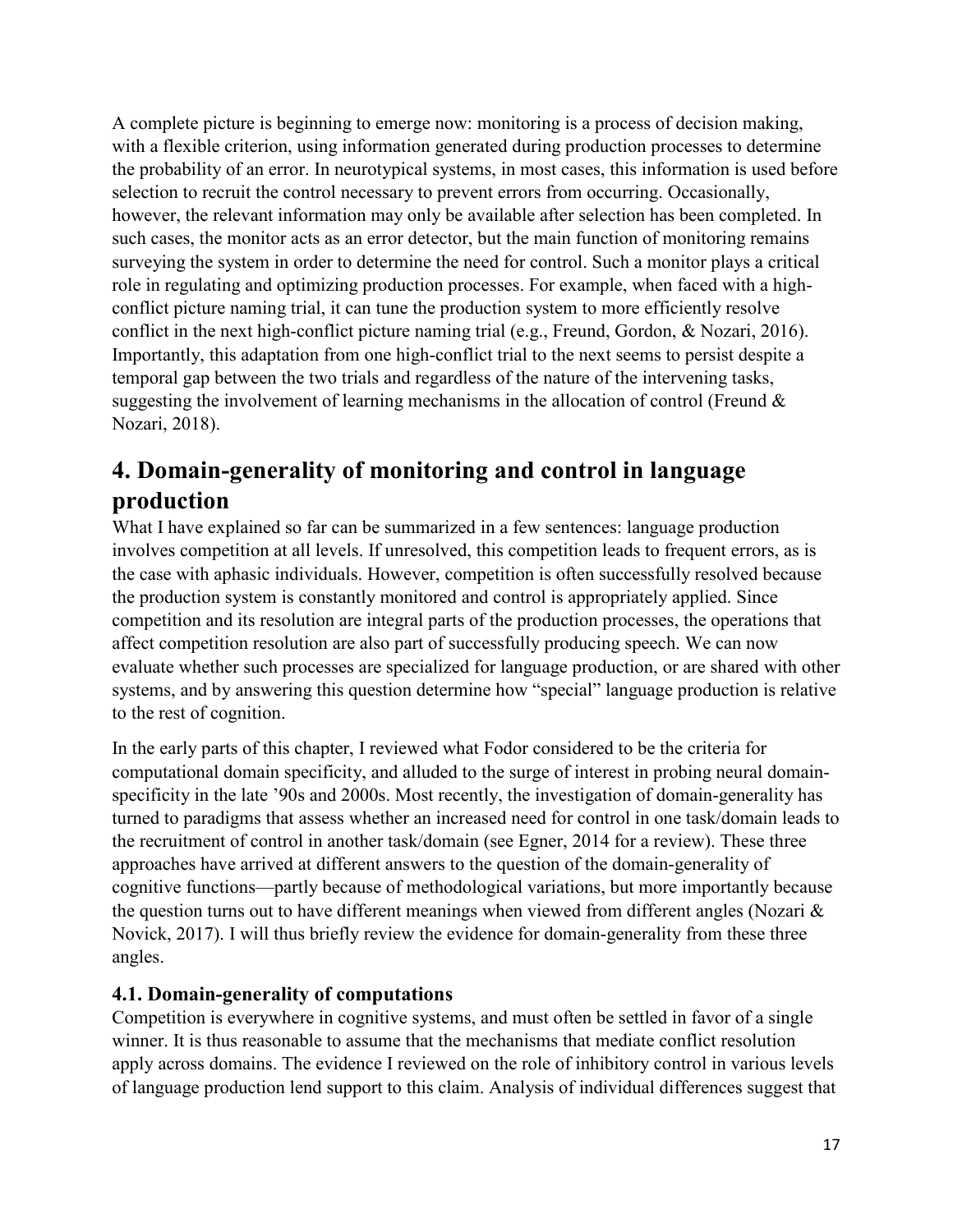individuals' ability to inhibit a response in tasks like stop-signal or go-nogo tasks predicts how quickly and accurately they can name pictures, produce the correct subject-verb agreement, and tailor their utterance to the referential context. While some part of this process may be carried out locally within each system through lateral inhibition between representations, neural evidence suggests that at least some part of the process is mediated by central processes (see below). By the same logic, it is plausible that the need for control is assessed in similar ways across systems that require competition resolution. The conflict-based monitor in speech production was, in fact, inspired by a similar model applied to forced-choice manual responses in a variety of tasks which induce conflict between response alternatives (Botvinick, Braver, Barch, Carter, & Cohen, 2001). Similarly, semi-production-based monitors such as Hickok's (2012) model use the same principle of suppression of a perceptual response by its motor equivalent that has been reported in vision.

In short, similar computational problems exist in language production as in other systems. As such, similar computational solutions are applicable to both, as long as the nature of the representations are compatible with those solutions. A general mechanism of motor control through perceptual suppression is applicable where motor and perceptual representations are concerned in the language system. A general conflict detecting mechanism is applicable where several representations of the same kind are simultaneously competing for selection.

#### <span id="page-19-0"></span>**4.2. Domain generality of neural underpinning**

A thorough review of the neural underpinnings of language production is beyond the scope of this chapter, but I will review a few key pieces of evidence related to the issue of the domaingenerality of monitoring and control processes in speech production. Generally speaking, three techniques have been used to probe this issue: event-related potentials (ERPs), neuroimaging (mostly fMRI) and brain stimulation. The first of these is concerned more with uncovering common neural signatures (if they exist) than with pinning down that signature to a brain region with millimeter precision. There are now several ERP studies showing a common signature (called the ERN, or error-related negativity) for monitoring in speech and non-speech domains (e.g., Ganushchak & Schiller, 2008; Riès, Janssen, Dufau, Alario, & Burle, 2011; see Nozari et al., 2011 for a comprehensive review of this evidence). The ERN is a modality-independent, response-locked ERP component with greater negativity on error than correct trials. A similar component, N2, is observed on high-conflict correct trials, whose origin, similar to the ERN, can be traced back to the anterior cingulate cortex (ACC; e.g., Van Veen & Carter, 2002). These results strongly suggest the presence of a common monitoring mechanism across domains, with a central component, housed in the ACC, which is sensitive to the need for control.

What happens when the need for control is detected? Decades of research on the prefrontal cortex have implicated the VLPFC as being involved in deploying control based on task demands (e.g., Thompson-Schill et al., 1997; see Nozari & Thompson-Schill for a review). Neuroimaging studies of monitoring and control in language production are sparse, but the results implicate the involvement of the same neural regions observed during monitoring and control of other tasks. For example, Gauvin, De Baene, Brass, and Hartsuiker (2016) found activation of the supplementary motor area (pre-SMA), dorsal ACC, and VLPFC during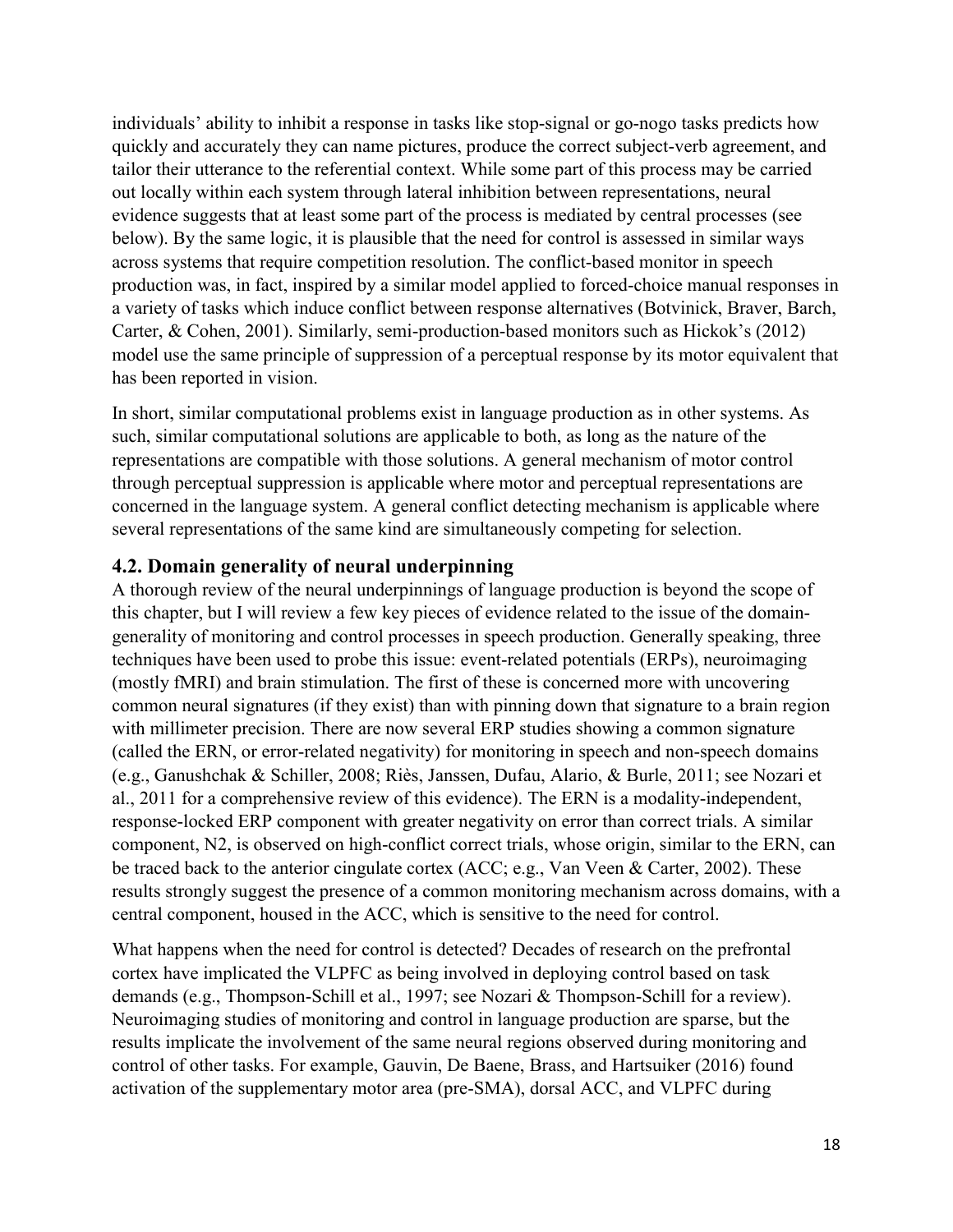monitoring of a tongue-twister task. Moreover, increased competition by repeated naming of semantically-related pictures has been shown to activate the VLPFC (e.g., de Zubicaray, Fraser, Ramajoo, & McMahon, 2017; Schnur et al., 2009). Similarly, stimulation of the left PFC through transcranial direct current stimulation (tDCS) has been shown to decrease the rate of semantic errors (Nozari, Arnold, & Thompson-Schill, 2014) and phonological errors on words the speakers attend to (Nozari & Thompson-Schill, 2013).

While the neuroimaging and brain stimulation studies provide some evidence for the involvement of the medial and lateral PFC in implementing monitoring and control in language production, this evidence does not imply that the *same population of neurons* in these regions is involved in both linguistic and non-linguistic tasks. For example, it is possible that, at the individual level, slightly different parts of the PFC mediate control in linguistic and nonlinguistic tasks (e.g., Fedorenko, Behr, & Kanwisher, 2011), although the significance of this finding must be interpreted in light of the physical constraints of a prefrontal cortex that must accommodate connections from various specialized systems such as language, vision, etc.

In summary, the investigation of common neural correlates for monitoring and control between language production and other domains is relatively new. The evidence so far points to some level of domain-generality, although the exact degree of neuronal overlap within these domaingeneral regions (e.g., ACC, LPFC) between monitoring and control of language and other domains is not yet known.

#### <span id="page-20-0"></span>**4.3. Domain generality of functional adjustment in control**

The evidence for domain-generality in terms of computations and neural substrates has led researchers to push the boundaries on the issue by asking whether the increased need for control in one domain recruits control that can then be applied to another domain. The hypothesis here is that signaling the need for control, regardless of the source of conflict, mobilizes domain-general control resources that can be readily applied to any task in any domain. A small number of studies have reported results that support this prediction. For example, Kan, Teubner-Rhodes, Drummey, Nutile, Krupa, and Novick (2013) reported that reading a high-conflict (syntacticallyambiguous) sentence, which signals the need for control to the monitor, led to the recruitment of control that improved performance on high-conflict trials from a word Stroop or a visuospatial task (see also Hsu & Novick, 2016). In contrast to these results, a large body of studies have found no evidence of cross-task transfer of control (e.g., Akçay & Hazeltine, 2011; Egner, Delano & Hirshc, 2007; Kiesel, Kunde, & Hoffmann, 2006; see Egner, 2014 for a review).

We recently tested this prediction directly in language production. Trials from a picture-word interference (PWI) paradigm were interleaved with trials from a visuospatial task (Exp. 1) and a sentence comprehension task (Exp. 2; Freund & Nozari, 2018). All three tasks were designed to contain high-conflict trials (e.g., semantically-related words superimposed on target pictures, arrows with opposing directions, or lexical or syntactic ambiguity, respectively) and low-conflict trials (e.g., target word superimposed on the target picture, same direction arrows, no ambiguity). Since PWI trials alternated with trials from the other tasks, it was possible to assess two effects: *within-task adjustment of control* was assessed by measuring performance on the current trial as a function of a 2-back trial from the *same* task (for each of the PWI, visuospatial, and sentence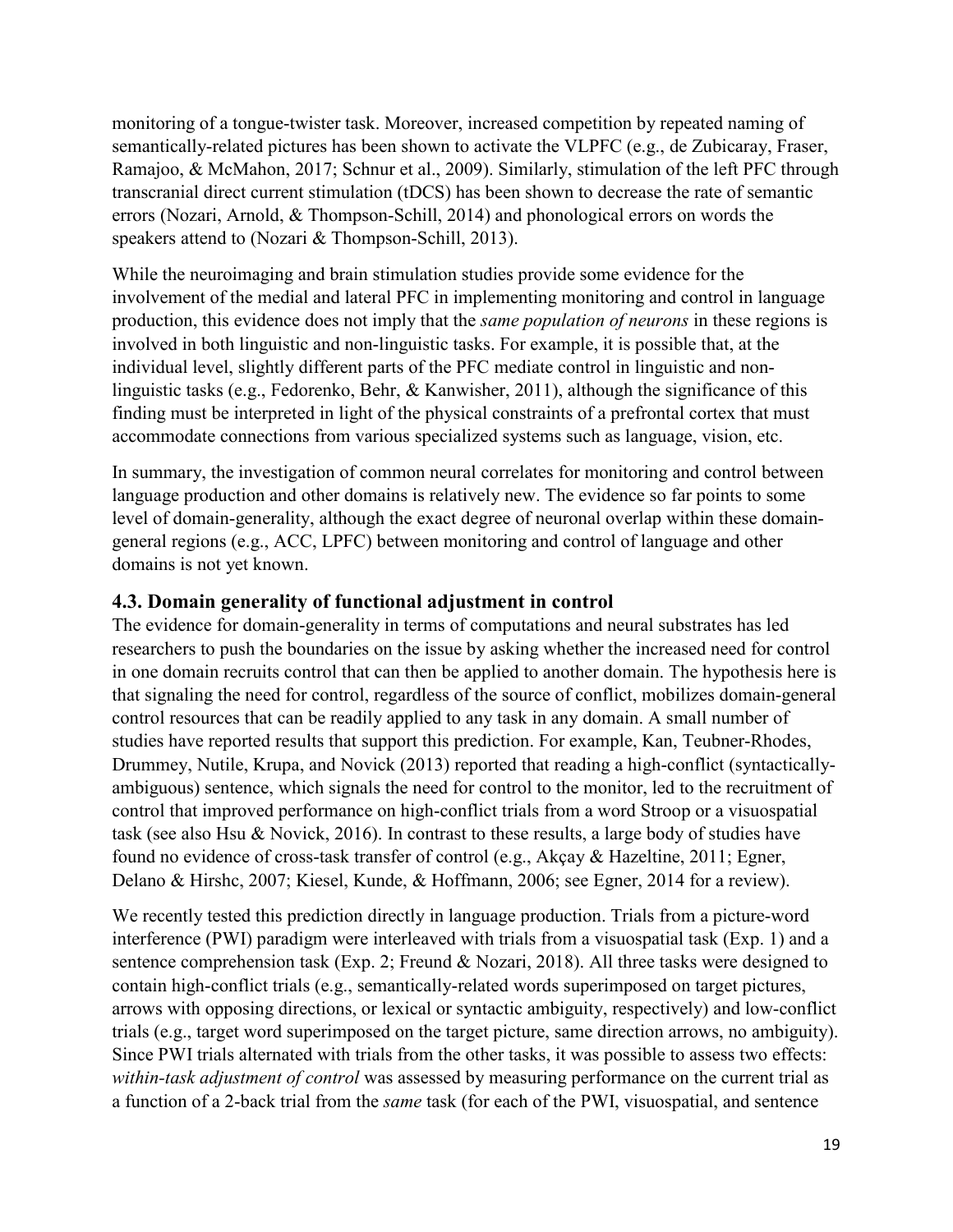comprehension tasks), and *cross-task adjustment of control* was assessed by measuring performance on a current trial as a function of 1-back trial from a *different* task (e.g., PWI as a function of visuospatial conflict, etc.).

The results were clear: all three tasks showed robust evidence of within-task adjustment of control, despite being separated by a lag of 4s (Exp. 1) and 8s (Exp. 2) and a trial from a different task to perform in between. On the other hand, there was no sign of performance improvement in any of the three tasks as a function of increased demand for control on the previous trial from a different task. These results speak against a domain-general account in which control is deployed indiscriminately to all systems, and instead indicate that deployment of control is specific to the source of conflict: if conflict is detected in the language production system, control is deployed to that system. In fact, quite possibly, if the need for control is detected in a specific part of the production system (e.g., to resolve lexical competition), then control is deployed to exactly that part of the system (Nozari et al., 2011).

Interestingly, there were suggestions of a *reversed* effect: in some cases, the increased need for control in one task led to the *deterioration* of performance on a high-conflict trial on another task (see Notebaert & Verguts, 2008, for a similar finding). This reversed effect speaks against completely independent control systems. How can we reconcile all these findings? This pattern of results is compatible with a central controller (e.g., part of the LPFC), with at least some level of domain-generality in terms of neurons that implement control, but with specific connections to domain-specific representations. Control is implemented in each task by a special configuration of connections between the central controller and task-specific representations. Critically, this configuration can be adapted in order to facilitate performance the next time the system experiences high conflict in the same task (Freund & Nozari, 2018; Notebaert & Verguts, 2008). Similar to incremental learning processes during lexical selection (Oppenheim et al., 2010) and segmental encoding (Breining, Nozari, & Rapp, 2016; in press), the connections between the part of the central controller and the domain-specific representations involved in this configuration are strengthened. At the same time, the connections between the same population of neurons in the central controller and other systems are weakened, in order to allocate the limited resources efficiently to the immediate needs. To the extent that the neuronal populations in the central controller overlap in implementing control across tasks, this mechanism of incremental learning facilitates performance on the next trial of the same kind of task, and interferes with the implementation of control on a trial of another task whose connections to the controller have been weakened. Note, however, that in many cases control simply does not transfer from one task to another, and no reliable reversed effect is observed. This finding implies that the overlap between the neuronal populations in the central controller for mediating control in different tasks is limited (see Jiang & Egner, 2014, for neuroimaging evidence supporting this claim).

In summary, increasing the need for control in the language production system does not lead to enhanced implementation of control in other systems and vice versa. This is, however, completely expected from the operation of a limited-capacity central system which is trying to optimize task performance: distribution of limited resources is most effective when control is deployed exactly where it is needed. At the same time, there is some indication that the neuronal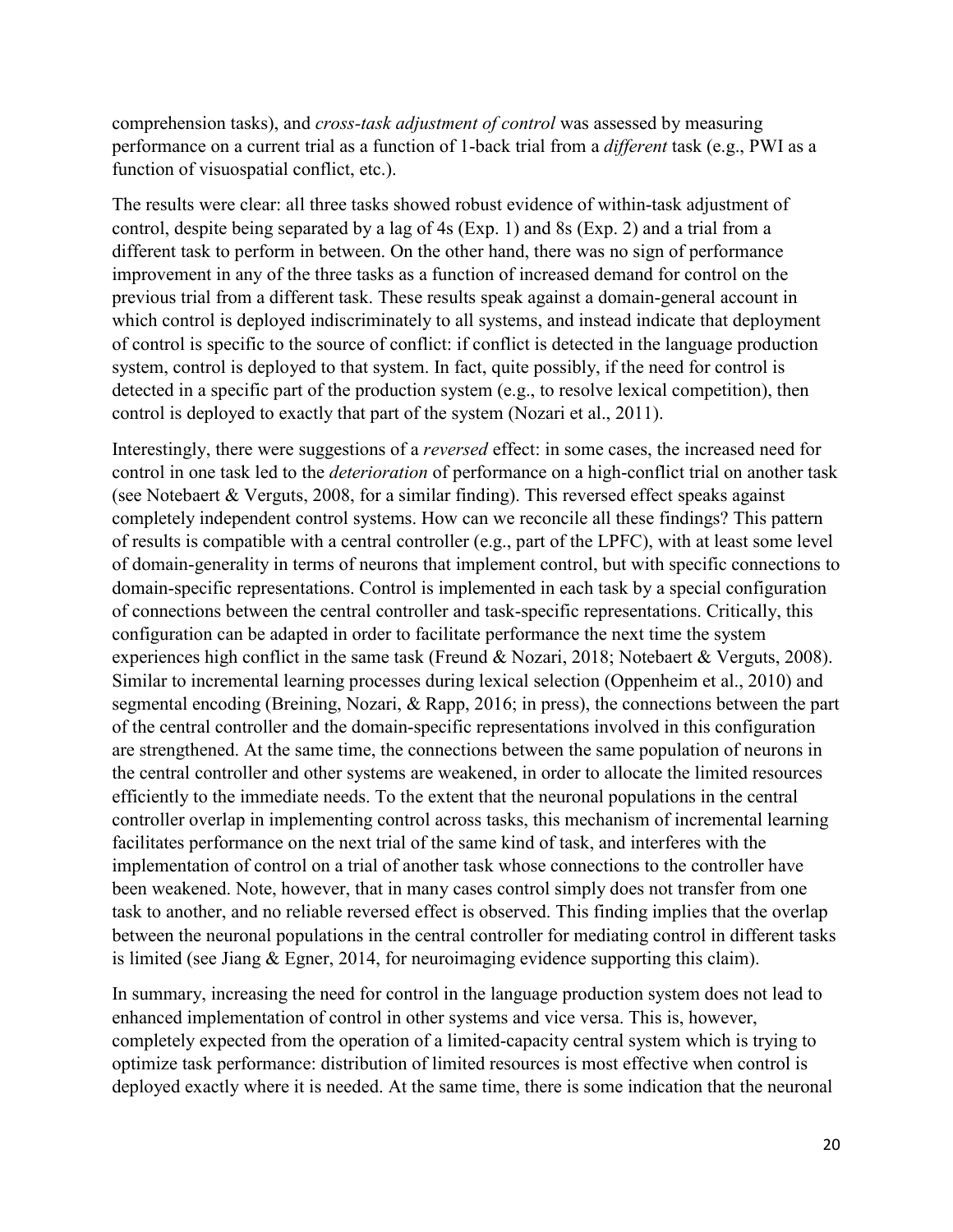populations in the central controller which implement control in different tasks/domains may indeed have a certain degree of overlap.

# <span id="page-22-0"></span>**5. Conclusion: How special is language production?**

We are finally in a position to answer this question: language production is special in so far as its representations are special. I have claimed that even subdomains within production, e.g., lexical items vs. segments, are each special in that they meet Fodor's criteria for eccentricity. What was in question was the assumption that a system with special representations requires specialized operations. Part of the argument for a specialized system was efficiency. Language production is fast, fluent, and relatively error-free, and without the speaker's conscious awareness of the processes that map thoughts onto sounds. So perhaps it is a highly specialized automatic module. The evidence I reviewed in this chapter suggest otherwise. The nature of production processes engenders competition at all levels of production, and empirical evidence suggests that such competition indeed requires control in order to be resolved properly. I thus proposed an alternative: language production is so fast and efficient because of a highly efficient monitoringcontrol loop which constantly monitors the need for control and consequently deploys control to the appropriate part of the production system. I then reviewed various accounts of monitoring and argued that a specialized monitoring system such as the perceptual loop system is, in fact, neither the fastest nor the most efficient option.

While the contribution of the perceptual loop to detecting errors in overt speech is undeniable, I also discussed two domain-general mechanisms for speech monitoring, both of which are good candidates for a fast and unconscious monitoring process. The first is a forward model which suppresses the perceptual consequences of self-produced actions. This is an excellent candidate for monitoring speech at the articulatory-motor level. Fodor's argument about eccentricity has a critical implication here: while eccentric representations do not necessarily require specialized operations, certain operations do require specific kinds of representations. A monitor that guides motor actions via perceptual consequences of those actions requires separate sets of corresponding motor and perceptual representations. If it is to be applied to subsystems which lack such representations, the process must be redefined.

The second mechanism is a conflict detection mechanism which monitors the difference between the activation of multiple representations in the same part of the system. This is an excellent candidate for monitoring language production, the dynamics of which naturally lead to the activation of multiple representations at various levels. The plausibility of these two mechanisms for speech monitoring (see Hickok, 2012; Nozari et al., 2011; Hanley et al., 2016 for implementations and detailed discussion of the empirical evidence in various populations), together with the empirical evidence for the domain-generality of monitoring and control in language production (e.g., ERP, brain stimulation, and neuroimaging evidence) strongly suggests the involvement of a domain-general process in the regulation of speech production.

In the last section, I cautioned against a sweeping interpretation of this domain-generality. The key is in remembering that these domain-general operations still operate on domain-specific representations. Functionally, this means that a monitoring-control loop for lexical selection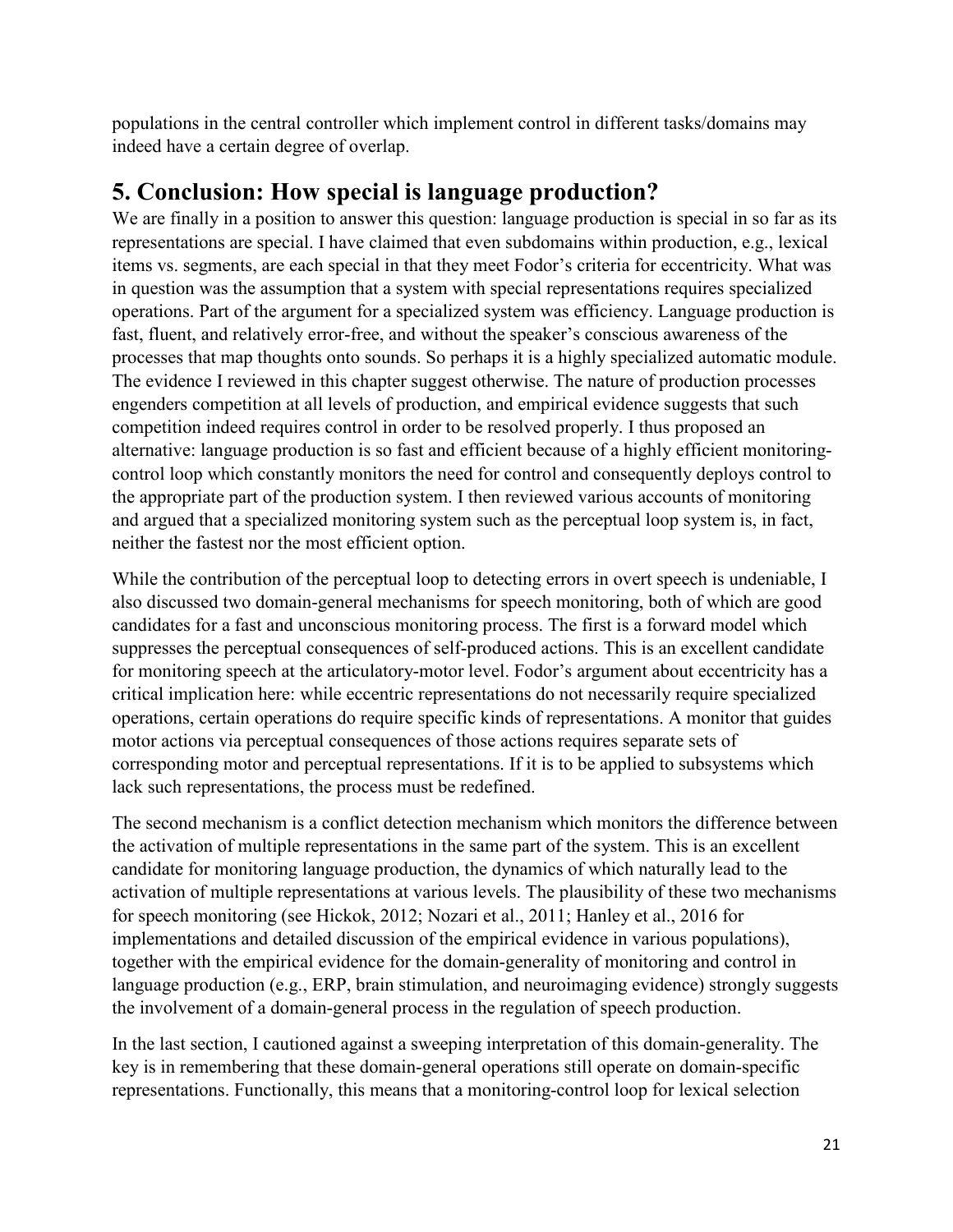consists of domain-specific lexical representations, a domain-general central control system (the same general region(s) in the brain, with some overlap between the subregions that mediate control in specialized domains), and the connections between the two. Signals generated within this loop during monitoring recruit control, which, in neurotypical individuals, is commensurate to the need for control. This control, however, does not benefit other systems, as they are simply not part of this particular loop. In fact, in so far as the same neuronal populations in the central controller engage in mediating control across different loops, implementation of control in other loops suffers, just like in the case of overt selective attention. We have shown that in language production, as in other domains, attending to a word increases accuracy on that word at the expense of accuracy on the other words in the sequence (Nozari & Dell, 2012). Our later work showed that stimulation of the central controller (left PFC) exaggerates this effect by widening the gap between the accuracy of attended and unattended items as control increases (Nozari & Thompson-Schill, 2013). Both the conscious attentional effects manipulated in these two studies and the subconscious control effects discussed throughout this chapter follow the same principle: functional specificity is an inevitable consequence of systems that share a resource-limited domain-general component. This combination of shared computations through (partially shared) machinery, along with specific loops to monitor and regulate domain-specific operations is an optimal solution to guarantee fast, efficient and relatively error-free processing.

To conclude, production processes are monitored and regulated through operations that are very similar to those in other systems, contrary to the notion of special mechanisms for special domains. In that sense, language production is not that special. However, the specificity of linguistic representations to the language domain creates special monitoring and control loops in production that can be selectively trained and selectively damaged. This specificity has a critical clinical implication: the most effective way to train or rehabilitate control in the production system is by using tasks that engage the monitoring and control loop in the context of language production. In this sense, language production is as special as any other cognitive system.

### <span id="page-23-0"></span>**Acknowledgments**

This work was supported in part by the Therapeutic Cognitive Neuroscience Fund at Johns Hopkins University, and in part by the NSF grant NSF-1631993 to Nazbanou Nozari and Akira Omaki. I would like to thank Christopher Hepner, Duane Watson and Kara Federmeier for their feedback on this chapter.

## <span id="page-23-1"></span>**References**

- Akçay, Ç. & Hazeltine, E. (2011). Domain-specific conflict adaptation without feature repetitions. *Psychonomic Bulletin & Review*, *18*(3), 505-511.
- Baars, B. J., Motley, M. T., & MacKay, D. G. (1975). Output editing for lexical status in artificially elicited slips of the tongue. *Journal of verbal learning and verbal behavior*, *14*(4), 382-391.
- Belke, E., Meyer, A. S., & Damian, M. F. (2005). Refractory effects in picture naming as assessed in a semantic blocking paradigm. *The Quarterly Journal of Experimental Psychology Section A*, *58*(4), 667-692.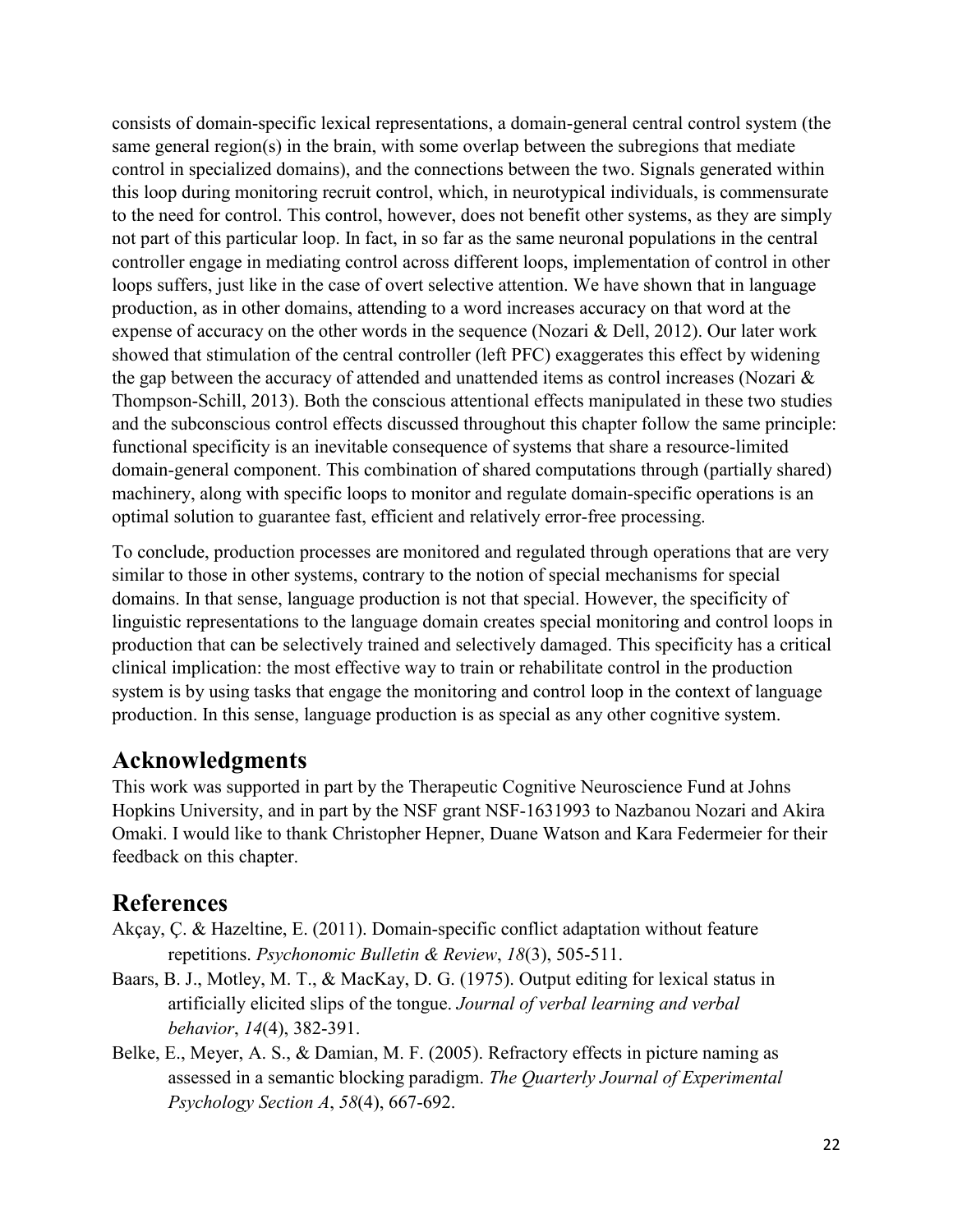- Bock, J. K. (1986). Syntactic persistence in language production. *Cognitive psychology*, *18*(3), 355-387.
- Bock, K., & Miller, C. A. (1991). Broken agreement. Cognitive Psychology, 23(1), 45–93.
- Botvinick, M. M., Braver, T. S., Barch, D. M., Carter, C. S., & Cohen, J. D. (2001). Conflict monitoring and cognitive control. *Psychological review*, *108*(3), 624.
- Breining, B., Nozari, N., & Rapp, B. (2016). Does segmental overlap help or hurt? Evidence from blocked cyclic naming in spoken and written production. *Psychonomic bulletin & review*, *23*(2), 500-506.
- Breining, B., Nozari, N. & Rapp, B. (in press). Learning in complex, multi-component cognitive systems: Different learning challenges within the same system. *Journal of Experimental Psychology: Learning, Memory, & Cognition.*
- Brown-Schmidt, S., & Tanenhaus, M. K. (2008). Real-time investigation of referential domains in unscripted conversation: A targeted language game approach. *Cognitive science*, *32*(4), 643-684.
- Chomsky, N. (1975). Reflections on language. New York: Pantheon
- Dell, G. S. (1986). A spreading-activation theory of retrieval in sentence production. *Psychological review*, *93*(3), 283.
- Dell, G. S., Schwartz, M. F., Martin, N., Saffran, E. M., & Gagnon, D. A. (1997). Lexical access in aphasic and nonaphasic speakers. *Psychological review*, *104*(4), 801.
- Dell, G. S., Schwartz, M. F., Nozari, N., Faseyitan, O., & Coslett, H. B. (2013). Voxel-based lesion-parameter mapping: Identifying the neural correlates of a computational model of word production. *Cognition*, *128*(3), 380-396.
- De Smedt, K., & Kempen, G. (1987). Incremental sentence production, self-correction and coordination. In *Natural language generation* (pp. 365-376). Springer, Dordrecht.
- Del Viso, S., Igoa, J. M., & García-Albea, J. E. (1991). On the autonomy of phonological encoding: Evidence from slips of the tongue in Spanish. *Journal of Psycholinguistic Research*, *20*(3), 161-185.
- de Zubicaray, G., Fraser, D., Ramajoo, K., & McMahon, K. (2017). Interference from related actions in spoken word production: Behavioural and fMRI evidence. *Neuropsychologia*, *96*, 78-88.
- Egner, T. (2014). Creatures of habit (and control): a multi-level learning perspective on the modulation of congruency effects. *Frontiers in Psychology*, *5*, 1247.
- Egner, T., Delano, M., & Hirsch, J. (2007). Separate conflict-specific cognitive control mechanisms in the human brain. *neuroimage*, *35*(2), 940-948.
- Evans, N., & Levinson, S. C. (2009). The myth of language universals: Language diversity and its importance for cognitive science. *Behavioral and brain sciences*, *32*(5), 429-448.
- Fedorenko, E., Behr, M. K., & Kanwisher, N. (2011). Functional specificity for high-level linguistic processing in the human brain. *Proceedings of the National Academy of Sciences*, *108*(39), 16428-16433.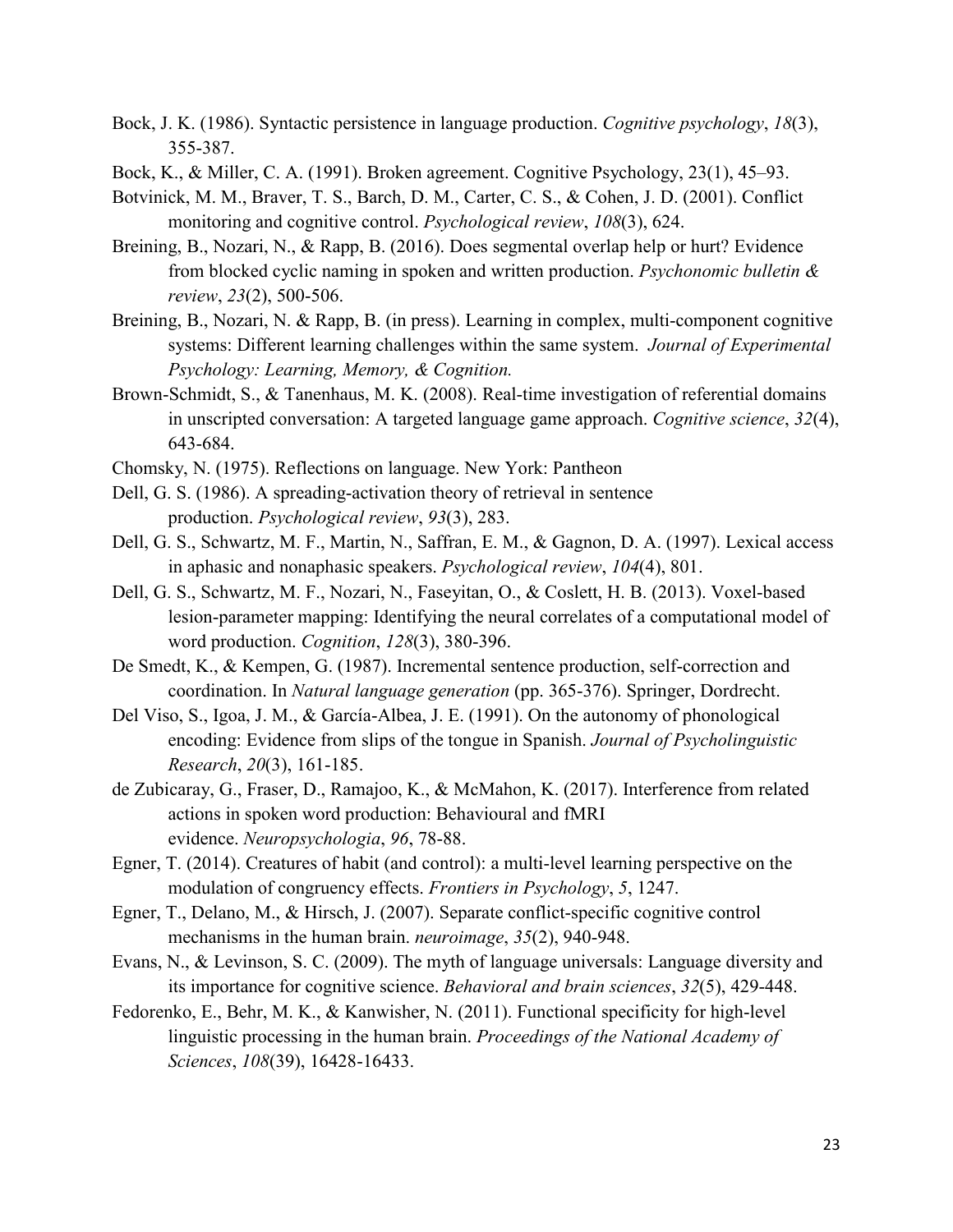Ferreira, F., & Clifton Jr, C. (1986). The independence of syntactic processing. *Journal of memory and language*, *25*(3), 348-368.

Fodor, J.A. (1983). The modularity of mind. Cambridge, MA: MIT Press.

- Freund, M., Gordon B., & Nozari, N. (2016). Conflict-based regulation of control in language production. In A. Papafragou, D. Grodner, D. Mirman, & J. C. Trueswell (Eds.),*Proceedings of the 38th Annual Conference of the Cognitive Science Society* (pp. 1625–1630). Austin, TX: Cognitive Science Society.
- Freund, M., & Nozari, N. (2018). Is adaptive control in language production mediated by learning?. *Cognition*, *176*, 107-130.
- Ganushchak, L. Y., & Schiller, N. O. (2008). Motivation and semantic context affect brain errormonitoring activity: an event-related brain potentials study. *Neuroimage*, *39*(1), 395-405.
- Garrett, M. F. (1975). The analysis of sentence production. In G. H. Bower (Ed.), The psychology of learning and motivation (pp. 133-175). San Diego, CA: Academic Press.
- Gauvin, H. S., De Baene, W., Brass, M., & Hartsuiker, R. J. (2016). Conflict monitoring in speech processing: An fMRI study of error detection in speech production and perception. *NeuroImage*, *126*, 96-105.
- Gleitman, L. R., January, D., Nappa, R., & Trueswell, J. C. (2007). On the give and take between event apprehension and utterance formulation. *Journal of memory and language*, *57*(4), 544-569.
- Hanley, J. R., Cortis, C., Budd, M. J., & Nozari, N. (2016). Did I say dog or cat? A study of semantic error detection and correction in children. *Journal of experimental child psychology*, *142*, 36-47.
- Hickok, G. (2012). Computational neuroanatomy of speech production. Nature Reviews Neuroscience, 13(2), 135.
- Hodges, J. R., Patterson, K., Oxbury, S., & Funnell, E. (1992). Semantic dementia: Progressive fluent aphasia with temporal lobe atrophy. *Brain*, *115*(6), 1783-1806.
- Hsu, N. S., & Novick, J. M. (2016). Dynamic engagement of cognitive control modulates recovery from misinterpretation during real-time language processing. *Psychological science*, *27*(4), 572-582.
- Jiang, J., & Egner, T. (2014). Using neural pattern classifiers to quantify the modularity of conflict–control mechanisms in the human brain. *Cerebral Cortex*, *24*(7), 1793-1805.
- Kac, M. (1962). A note on learning signal detection. IRE Transactions on Information Theory, IT-8, 126–128.
- Kan, I. P., Teubner-Rhodes, S., Drummey, A. B., Nutile, L., Krupa, L., & Novick, J. M. (2013). To adapt or not to adapt: The question of domain-general cognitive control. *Cognition*, *129*(3), 637-651.
- Kiesel, A., Kunde, W., & Hoffmann, J. (2006). Evidence for task-specific resolution of response conflict. *Psychonomic Bulletin & Review*, *13*(5), 800-806.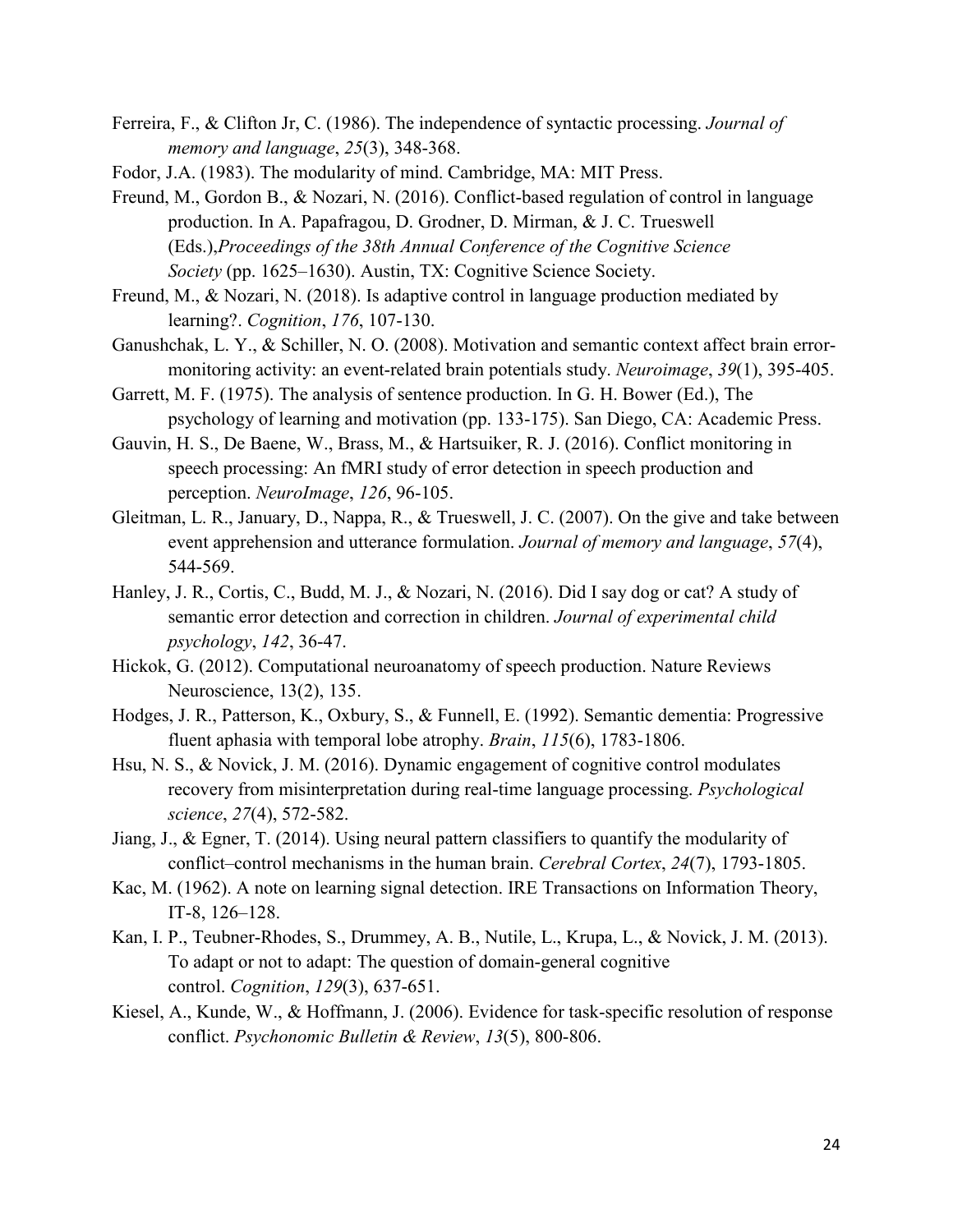- Laver, J. D. M. (1980). Monitoring systems in the neurolinguistic control of speech production. In V. A. Fromkin (Ed.), Errors in linguistic performance: Slips of the tongue, ear, pen, and hand (pp. 287–305). New York: Academic Press.
- Levelt, W. J. M. (1983). Monitoring and self-repair in speech. Cognition, 14, 41–104
- Levelt, W. J. M. (1989). Speaking: From intention to articulation. Cambridge, MA: MIT Press. Levelt, W. J., Roelofs, A., & Meyer, A. S. (1999). A theory of lexical access in speech production. *Behavioral and brain sciences*, *22*(1), 1-38.
- Lind, A., Hall, L., Breidegard, B., Balkenius, C., & Johansson, P. (2014). Speakers' acceptance of real-time speech exchange indicates that we use auditory feedback to specify the meaning of what we say. *Psychological Science*, *25*(6), 1198-1205.
- MacKay, D. G. (1992). Awareness and error detection: New theories and research paradigms. Consciousness and Cognition: An International Journal, 1(3), 199–225
- Marslen-Wilson, W. D., & Tyler, L. K. (1981). Central processes in speech understanding. *Philosophical Transactions of the Royal Society B, 295*(1077), 317-332.
- Meyer, A. S. (1992). Investigation of phonological encoding through speech error analyses: Achievements, limitations, and alternatives. Cognition, 42(1), 181-211.
- Nooteboom, S. G. (2005). Listening to oneself: Monitoring speech production. In R. J. Hartsuiker, R. Bastiaanse, A. Postma, & F. Wijnen (Eds.), *Phonological encoding and monitoring in normal and pathological speech* (pp. 167–186). Hove: Psychology Press.
- Notebaert, W., & Verguts, T. (2008). Cognitive control acts locally. *Cognition*, *106*(2), 1071- 1080.
- Nozari, N. (under review). The dual origin of semantic errors in access deficit: activation vs. inhibition deficit.
- Nozari, N., Arnold, J. E., & Thompson-Schill, S. L. (2014). The effects of anodal stimulation of the left prefrontal cortex on sentence production. *Brain Stimulation: Basic, Translational, and Clinical Research in Neuromodulation*, *7*(6), 784-792.
- Nozari, N., & Dell, G. S. (2009). More on lexical bias: How efficient can a "lexical editor" be?. Journal of Memory and language, 60(2), 291-307.
- Nozari, N., & Dell, G. S. (2012). Feature migration in time: Reflection of selective attention on speech errors. *Journal of Experimental Psychology: Learning, Memory, and Cognition*, *38*(4), 1084.
- Nozari, N., Dell, G. S., & Schwartz, M. F. (2011). Is comprehension necessary for error detection? A conflict-based account of monitoring in speech production. *Cognitive psychology*, *63*(1), 1-33.
- Nozari, N., Freund, M., Breining, B., Rapp, B., & Gordon, B. (2016). Cognitive control during selection and repair in word production. *Language, cognition and neuroscience*, *31*(7), 886-903.
- Nozari, N. & Hepner, C. (in press). To select or to wait? The importance of criterion setting in debates of competitive lexical selection. Cognitive Neuropsychology.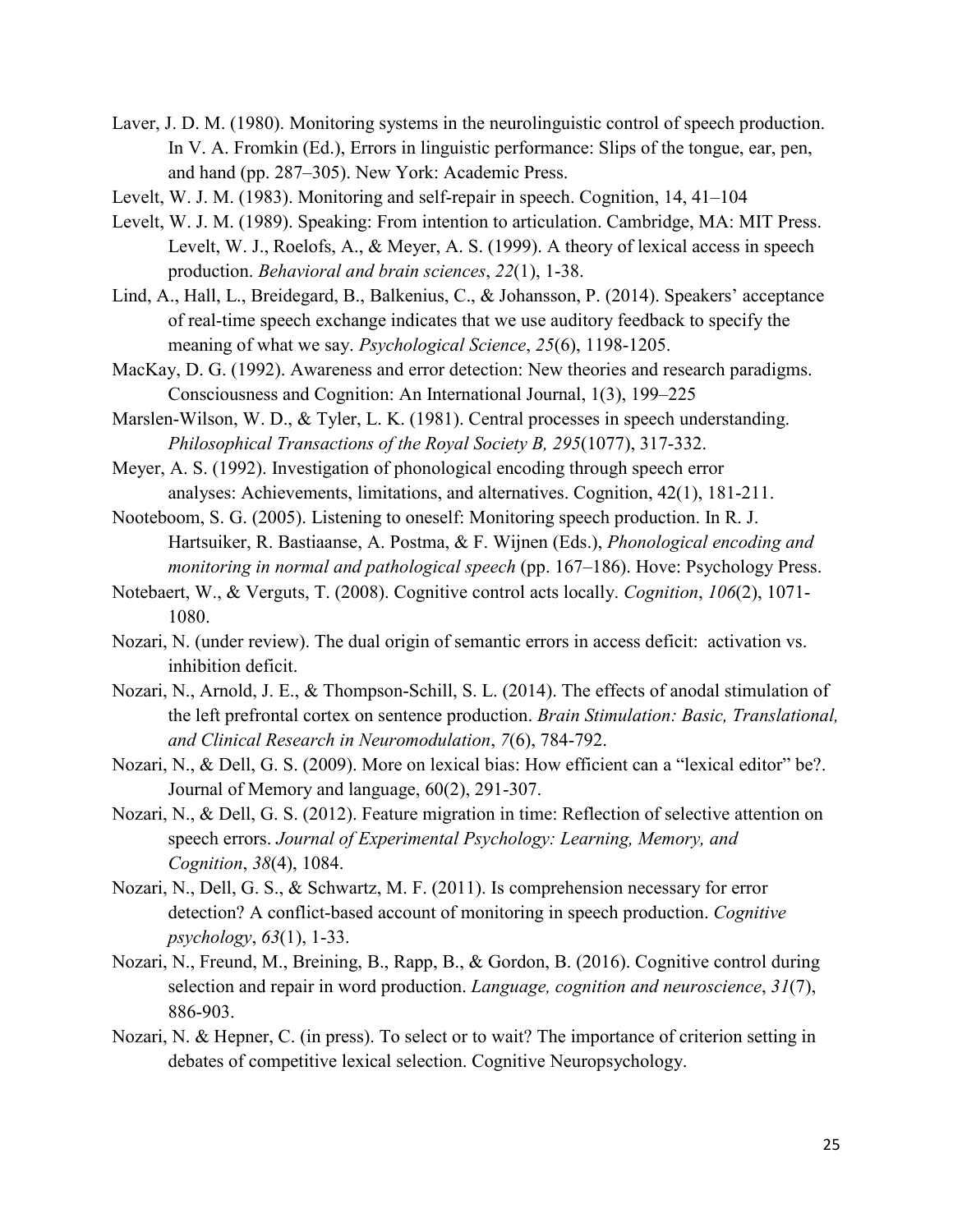- Nozari, N., & Novick, J. (2017). Monitoring and control in language production. *Current Directions in Psychological Science*, *26*(5), 403-410.
- Nozari, N. & Omaki, A. (2018). Syntactic production is not independent of inhibitory control: Evidence from agreement attraction errors. In C. Kalish, M. Rau, J. Zhu, & T. Rogers (Eds.), Proceedings of the 40th Annual Conference of the Cognitive Science Society (pp. 824-829). Austin, TX: Cognitive Science Society.
- Nozari, N., & Thompson-Schill, S. L. (2013). More attention when speaking: Does it help or does it hurt?. *Neuropsychologia*, *51*(13), 2770-2780.
- Nozari, N., & Thompson-Schill, S.L. (2015). Left ventrolateral prefrontal cortex in processing of words and sentences. In G. Hickok, & S.L. Small (Eds.), *Neurobiology of Language* (pp. 569–584). San Diego, CA: Academic Press.
- Oppenheim, G. M., Dell, G. S., & Schwartz, M. F. (2010). The dark side of incremental learning: A model of cumulative semantic interference during lexical access in speech production. *Cognition*, *114*(2), 227-252.
- Pickering, M. J., & Branigan, H. P. (1998). The representation of verbs: Evidence from syntactic priming in language production. *Journal of Memory and language*, *39*(4), 633-651.
- Pickering, M. J., & Garrod, S. (2013). An integrated theory of language production and comprehension. *Behavioral and Brain Sciences*, *36*(4), 329-347.
- Pierrehumbert, J. B. (2002). Word-specific phonetics. In C. Gussenhoven & N. Warner (Eds.), Laboratory phonology (pp. 101139). Berlin: Mouton de Gruyter.
- Pinet, S. & Nozari, N. (2018). "Twisting fingers": the case for interactivity in typed language production. Psychonomic Bulletin & Review, 25, 1449–1457.
- Pinker, S., & Jackendoff, R. (2005). The faculty of language: what's special about it?. *Cognition*, *95*(2), 201-236.
- Postma, A. (2000). Detection of errors during speech production: A review of speech monitoring models. *Cognition*, *77*(2), 97-132.
- Postma, A., Kolk, H., & Povel, D.-J. (1990). On the relation among speech errors, disfluencies, and self-repairs. *Language and Speech*, *33*(1), 19–29.
- Rapp, B., & Goldrick, M. (2000). Discreteness and interactivity in spoken word production. *Psychological review*, *107*(3), 460.
- Rayner, K., Carlson, M., & Frazier, L. (1983). The interaction of syntax and semantics during sentence processing: Eye movements in the analysis of semantically biased sentences. *Journal of verbal learning and verbal behavior*, *22*(3), 358-374.
- Riès, S., Janssen, N., Dufau, S., Alario, F. X., & Burle, B. (2011). General-purpose monitoring during speech production. *Journal of Cognitive Neuroscience*, *23*(6), 1419-1436.
- Roelofs, A. (1992). A spreading-activation theory of lemma retrieval in speaking. *Cognition*, *42*(1-3), 107-142.
- Schlenck, K. J., Huber, W., & Willmes, K. (1987). ''Prepairs'' and repairs: Different monitoring functions in aphasic language production. Brain and Language, 30(2), 226–244